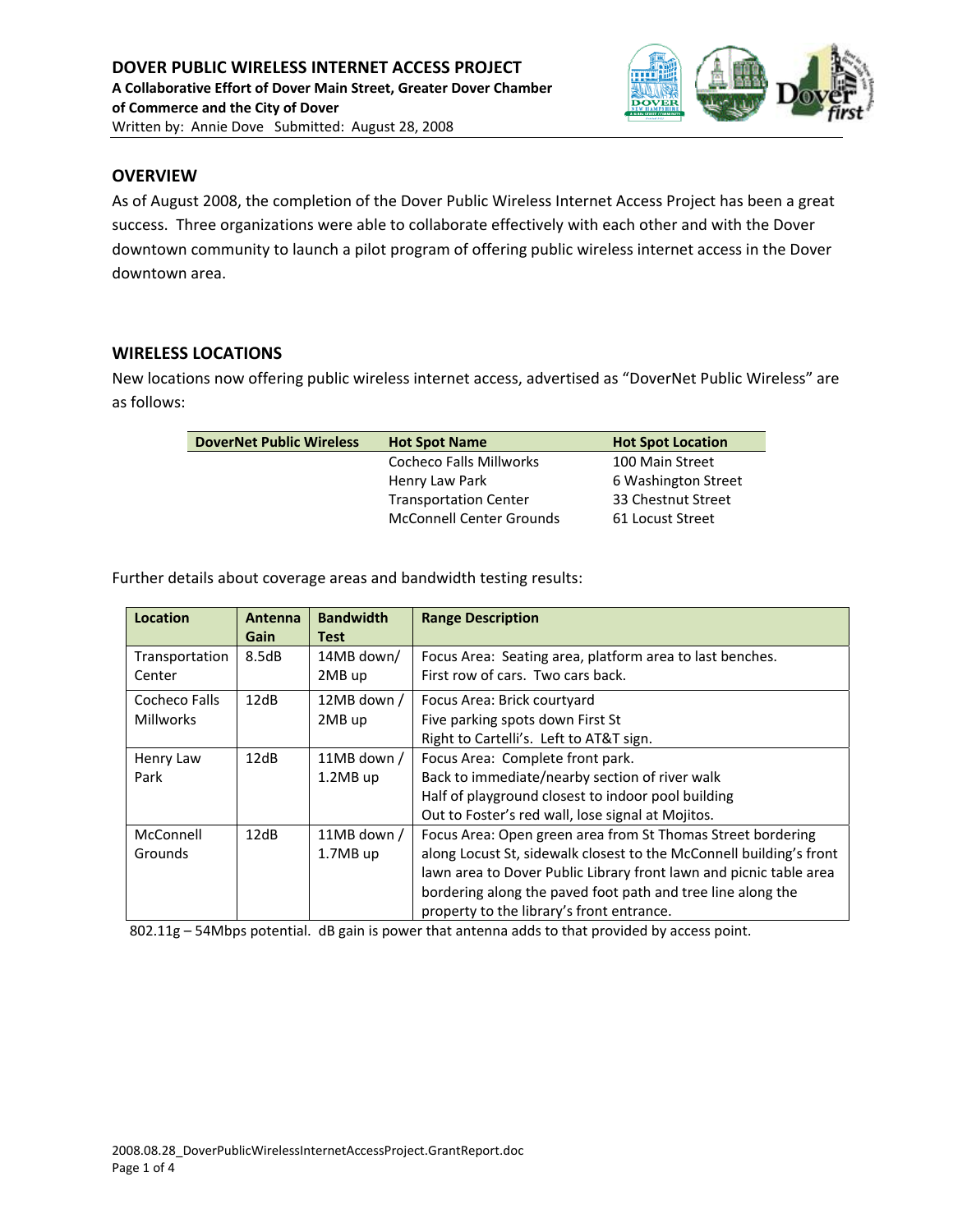

#### **WIRELESS EXPERIENCE**

The following is a review of the downtown visitor/citizen experience. A laptop will first see a wireless network advertised as "DoverNet Public Wireless." The user will connect to this network and then open their web browser. The user will be directed to the splash screen below and must click "Accept" to be granted Internet access.



Once the user clicks <Accept>, they will then be directed to the website, http://www.doverwireless.net. This site is currently hosted by the City of Dover and maintained collaboratively by the Dover Main Street and Greater Dover Chamber of Commerce organizations.

| <b>WELCOME TO DOVER PUBLIC WIRELESS INTERNET ACCESS PROJECT</b>                                                                                                                                                                                                          |
|--------------------------------------------------------------------------------------------------------------------------------------------------------------------------------------------------------------------------------------------------------------------------|
| WHAT IS WI-FI? . PROJECT OBJECTIVES . ACCESS POINTS . FEEDBA<br><b>Example 2 Melcome To Dover, NH!</b><br>You have successfully connected to the DoverNet Public Wireless Internet Network.<br>If you are new to this network, please read the current Terms Of Services |
| ACCEPTABLE USAGE POLICY                                                                                                                                                                                                                                                  |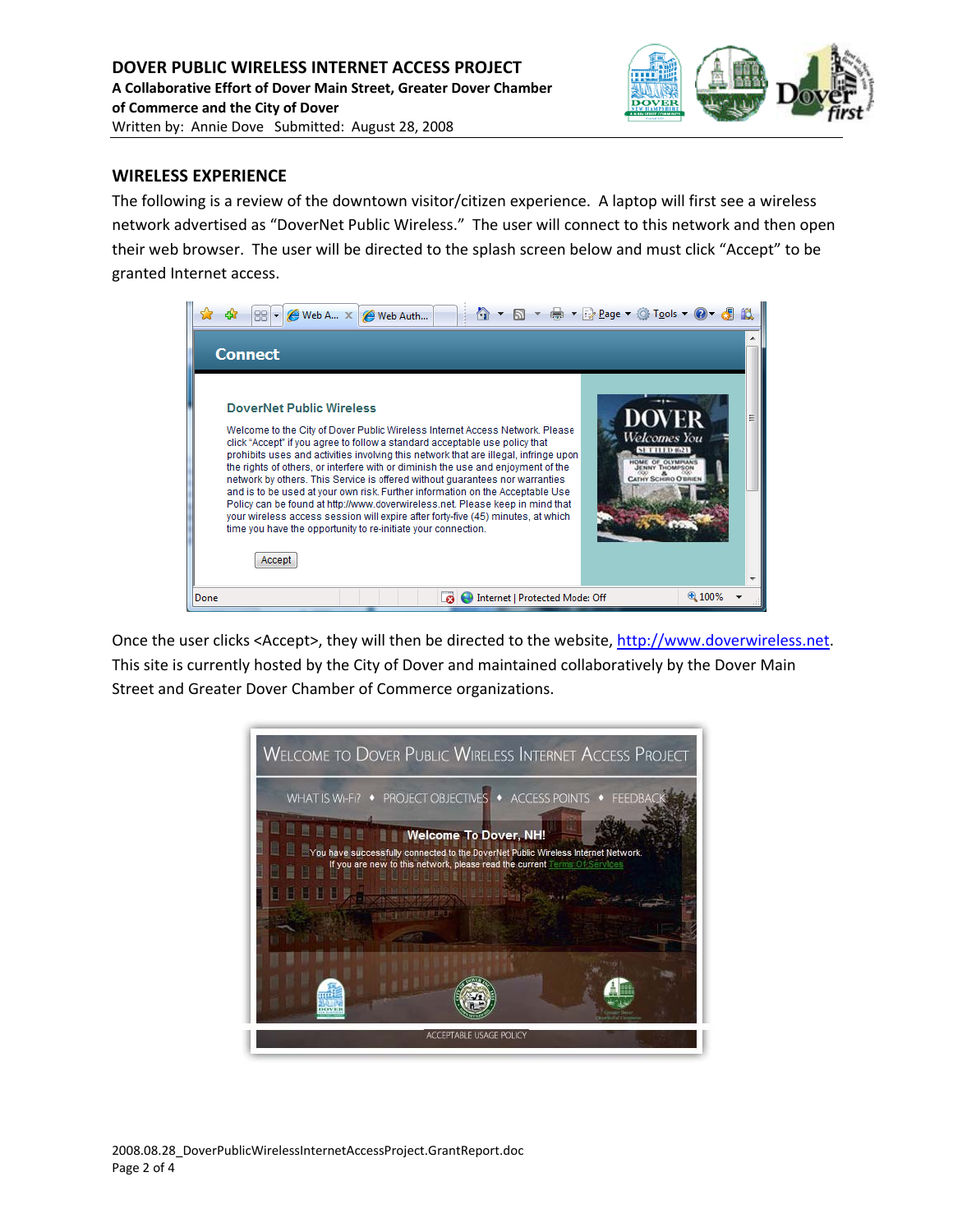

#### **ADMINISTRATIVE EXPERIENCE**

The advantage to this solution is the ability to centrally manage and monitor these new wireless locations. You will see a screen shot of the management interface below.

| altaho                                    |                                  |              |                   |                            |                 |                                  |                 | Save Configuration Ping Logout Refresh |
|-------------------------------------------|----------------------------------|--------------|-------------------|----------------------------|-----------------|----------------------------------|-----------------|----------------------------------------|
| <b>CISCO</b>                              | <b>MONITOR</b>                   | <b>WLANS</b> | <b>CONTROLLER</b> | <b>WIRELESS</b>            | <b>SECURITY</b> | MANAGEMENT                       | <b>COMMANDS</b> | <b>HELP</b>                            |
| Monitor<br><b>Summary</b>                 | Clients<br><b>Current Filter</b> |              | None              | [Change Filter] [Show All] |                 |                                  |                 | Entries $1 - 7$ of 7                   |
| <b>Access Points</b><br><b>Statistics</b> | <b>Client MAC Addr</b>           |              | <b>AP Name</b>    |                            |                 | <b>WLAN Profile</b>              | Protocol        | <b>Status</b>                          |
| <b>CDP</b><br>Þ.                          |                                  |              |                   |                            | Unknown         |                                  | 802.11b         | Probing                                |
|                                           |                                  |              |                   |                            | Unknown         |                                  | 802.11b         | Probing                                |
| <b>Rogues</b>                             |                                  |              |                   |                            | Unknown         |                                  | 802.11b         | Probing                                |
| <b>Clients</b>                            |                                  |              |                   |                            |                 | DoverNet Public Wireless 802.11g |                 | Associated                             |
| <b>Multicast</b>                          |                                  |              |                   |                            | Unknown         |                                  | 802.11b         | Probing                                |
|                                           |                                  |              |                   |                            | Unknown         |                                  | 802.11b         | Probing                                |
|                                           |                                  |              |                   |                            | Unknown         |                                  | 802.11b         | Probing                                |
|                                           | $\overline{ }$                   |              |                   | m.                         |                 |                                  |                 |                                        |

#### **RESOURCES REQUIRED**

An important component to this project was the utilization of grant monies from the New Hampshire Division of Economic Development Telecom and Technology Matching Grant program as well as a Comcast technology grant. One of the goals of this project was to serve as a model to other local communities in executing a phased approach to deployment. To provide the most complete roadmap for other communities to use as a resource, the City of Dover Request for Proposal B08080, the City of Dover Resolution R‐2008.05.28‐076 and a spreadsheet outlining all capital and labor costs incurred throughout project are included in the appendix.

#### **CONCLUSION**

In review, the Dover Public Wireless Internet Access Project has been a great success to date. We have learned a lot in working with wireless installers and downtown business owners in the deployment of wireless hardware solutions.

Our future project goals are to complete a media release informing the public of this new service as well as monitoring the system to learn how often and how much is used. We can then adjust future plans based on these results.

This has been a positive collaborative effort between the Dover Main Street program, Greater Dover Chamber of Commerce and the City of Dover. We would also like to recognize the efforts of the Dover downtown community, wireless vendor, and the grant providers for their contributions.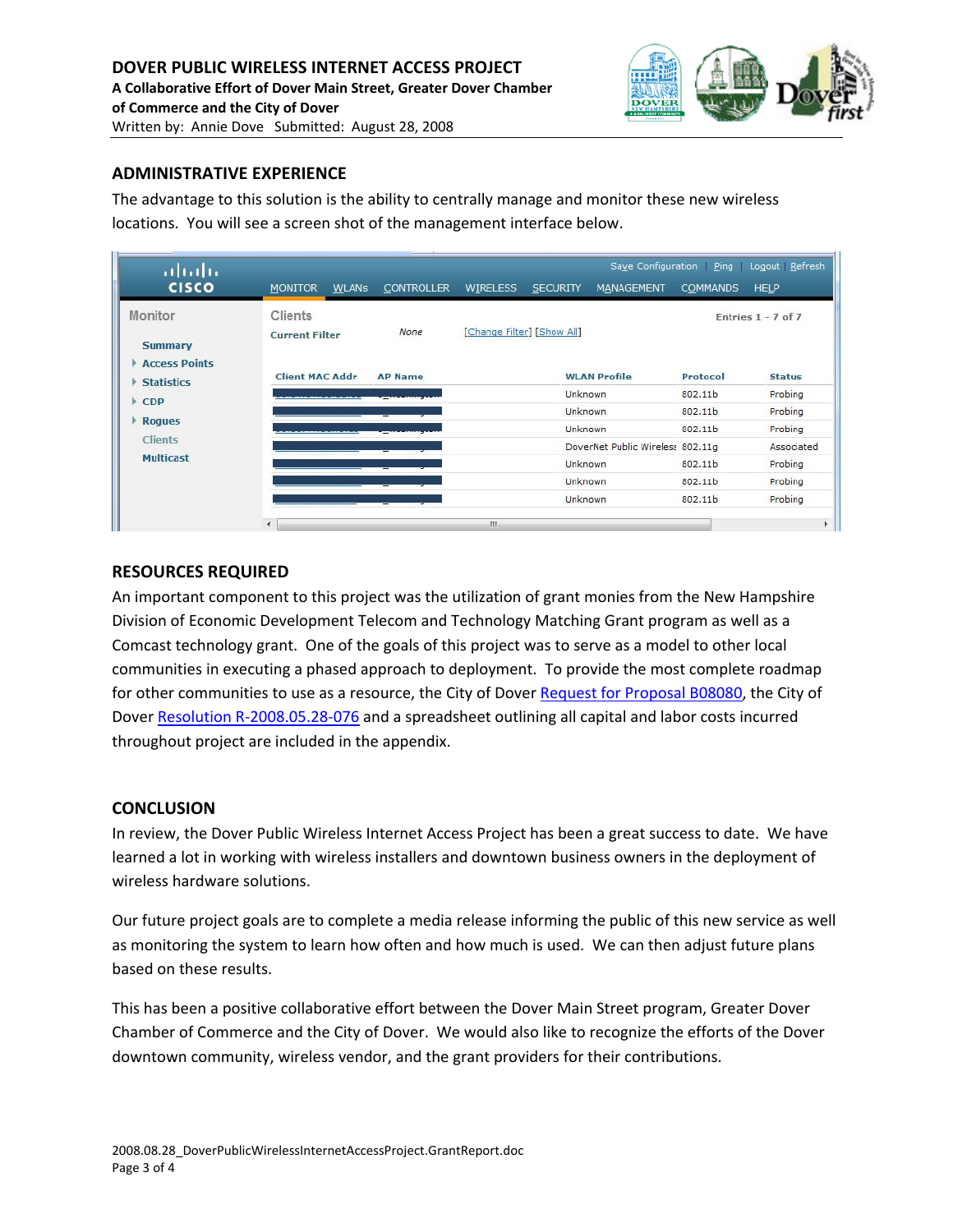

#### **APPENDIX**

The appendix includes:

- 1. Public Wireless Internet Access Request for Proposal B08080 with Addendums
- 2. Results from Public Wireless Internet Access Request for Proposal B08080
- 3. Public Wireless Internet Access Resolution R‐2008.05.28‐076 approved by the Dover City Council
- 4. Detailed report of actual labor and capital investment for the Dover Public Wireless Internet Access Project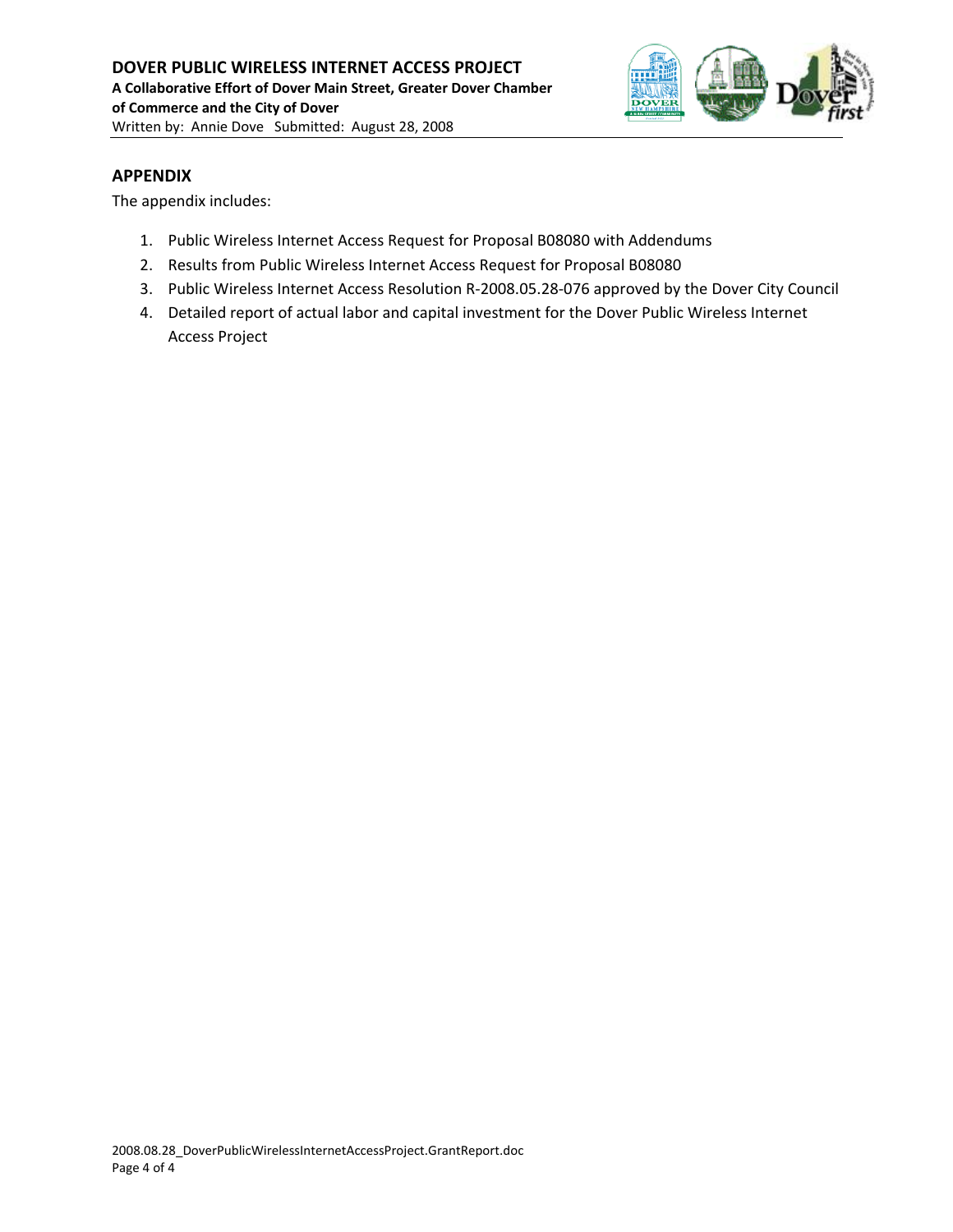# **REQUEST FOR BID, PROPOSAL, QUOTATION**



Request Type Proposal Number: **B08080** Title **Public Wireless Internet Access Project** 

**OF DOVER** Date Wednesday, April 16, 2008

DANIEL R. LYNCH Finance Director [d.lynch@ci.dover.nh.us](mailto:d.lynch@ci.dover.nh.us)

ANN M. LEGERE Purchasing Agent [a.legere@ci.dover.nh.us](mailto:d.kelly@ci.dover.nh.us)



288 Central Avenue Dover, New Hampshire 03820-4169

> (603) 516-6030 Fax: (603) 516-6097 www.ci.dover.nh.us

# *City of Dover, New Hampshire*

OFFICE OF THE FINANCE DIRECTOR

April 16, 2008

#### **REQUEST FOR PROPOSAL #B08080 City of Dover Wireless Internet Access Project**

 You are cordially invited to submit a Proposal for the City of Dover Public Wireless Internet Access project in accordance with the attached specifications, terms and conditions. Prospective respondents are advised to read this information over carefully prior to submitting a proposal.

**Two copies of the Technical/Qualifications Proposal must be submitted in a sealed envelope, plainly marked:** 

**RFP #B08080 – City of Dover Wireless Internet Access Project** 

 **Purchasing Office 288 Central Ave Dover NH 03820** 

All proposals/bids must be received by **April 30, 2008 at 2:00 p.m. EST** 

*An optional pre-proposal meeting will be held on Wednesday, April 23, 2008 at 2:00 pm at City of Dover City Hall, City Manager's Office. From there we will walk to three proposed wireless locations.* 

> Ann M. Legere Purchasing Agent

AML:ald Attachments

*\*IMPORTANT: If you are not interested in submitting a quotation on this particular bid request, but wish to remain on our active bid list, please sign and return the attached form with a NO BID indication. Failure to respond in this manner will result in deletion from our bid list.* 

*Vendors wishing to respond to a bid request with alternates to specifications must notify the Purchasing Office no less than five (5) days prior to the bid request opening date. If the proposed changes are acceptable, the City will advise other potential respondents, thereby maintaining*  equality in the bid process. Failure to advise the City could result either in rejection of the alternate proposal or in an untimely extension of *the sealed bid process.* 

*Vendors may be asked, as part of the bid evaluation process, to supply company financial information. This data will be held in the strictest confidence and be utilized only to help assess the stability of a responding firm. The records will be returned to you after identifying the successful respondent to the bid request.*

Filename: B08080 RFP.PublicWirelessInternetAccess.doc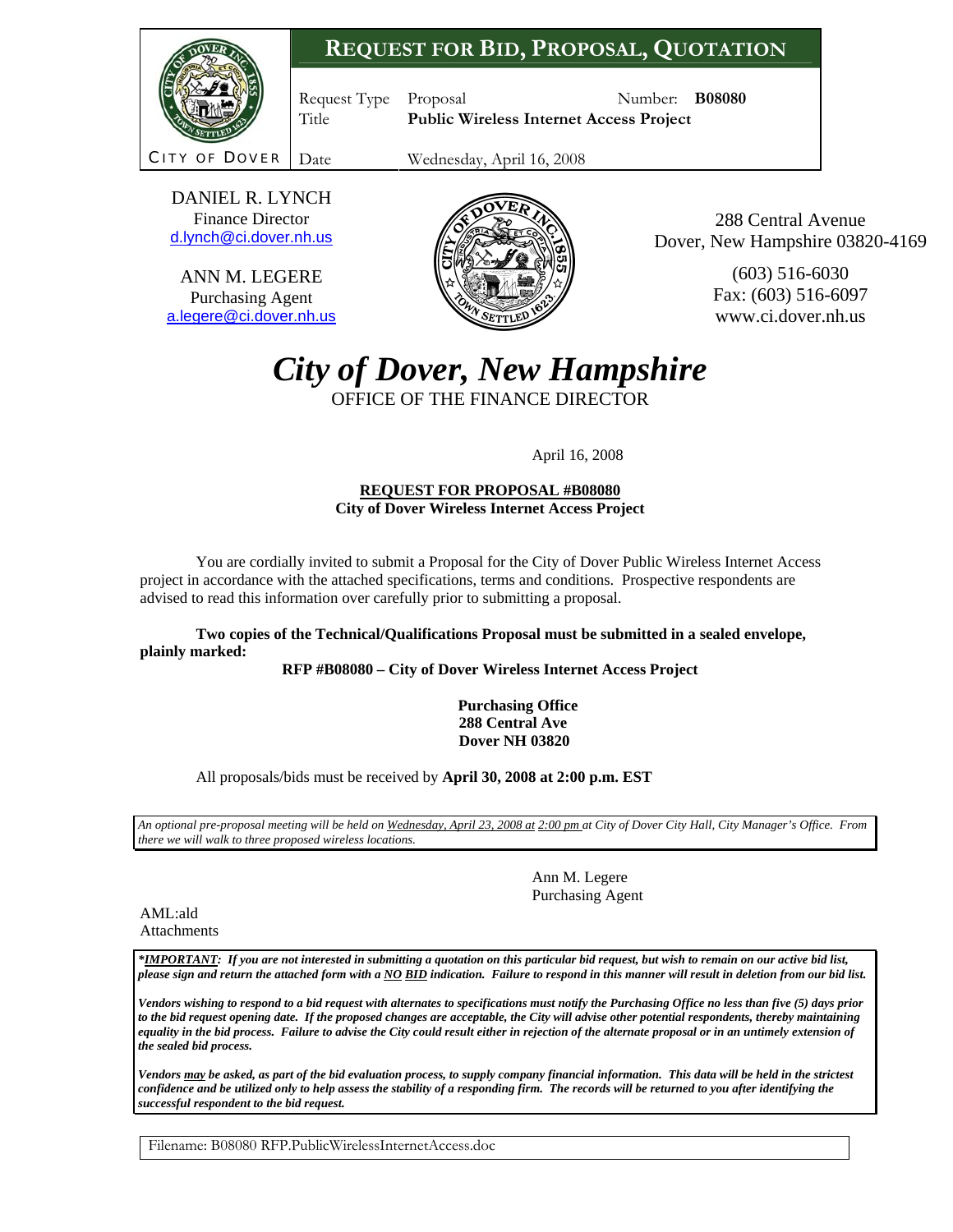

#### **I. INTRODUCTION**

The City of Dover is requesting proposals to complete Phase 1 of a City of Dover Public Wireless Internet Access Project.

Project History – The City of Dover, the Greater Dover Chamber of Commerce and Dover Main Street applied for a New Hampshire Division of Economic Development Telecom & Technology Match grant in June 2007. The grant was awarded in September 2007.

Funding for the project is presently programmed as:

| <b>Fiscal Year</b> | <b>Description</b>                        | Not-to-Exceed |
|--------------------|-------------------------------------------|---------------|
| 2008               | Wireless Hardware with 3 year Maintenance | \$18.316.00   |
| 2008               | Site Survey for Four (4) Locations        | 2.450.00      |
| 2008               | Installation for Four (4) Locations       | 5.600.00      |

#### **II. GENERAL REQUIREMENTS**

Consulting firms making proposals must respond in writing to all requirements of this Request for Proposal (RFP). Responses should reflect detailed considerations of the issues and opportunities presented by this specific project. Any additional information or tasks that are felt to be relevant by the responding firm should be included together with the submittal requirements.

All proposals must be received no later than 2:00 pm on Wednesday, April 30, 2008 by the office of the Purchasing Agent at:

Municipal Building 288 Central Avenue Dover, NH 03820

Proposals must be plainly marked " **B08080 City of Dover Public Wireless Internet Access Project**". The submittal package shall include two copies of the proposal. No late, telephone or facsimile proposals will be accepted.

Costs incurred for the preparation of a proposal in response to this RFP shall be the sole responsibility of the firm submitting the proposal. The City of Dover reserves the right to select or reject any consultant firm that it deems to be in the best interest to accomplish the project specified. The City reserves the right to accept the proposal on one or more items of a proposal, on all items of a proposal or any combination of items. The City reserves the right to discontinue the selection process at any time prior to the awarding of a contract. There will be no reimbursement to any candidate firm if the selection process is terminated. The City reserves the right to waive defects and informalities of the proposals.

An optional pre-proposal meeting will be held on Wednesday, April 23rd, 2008 at 2:00 pm at City of Dover, City Hall, City Manager's Office.

The vendor selected **may** be required to execute an Agreement for Professional Services, depending on the scope of services requested.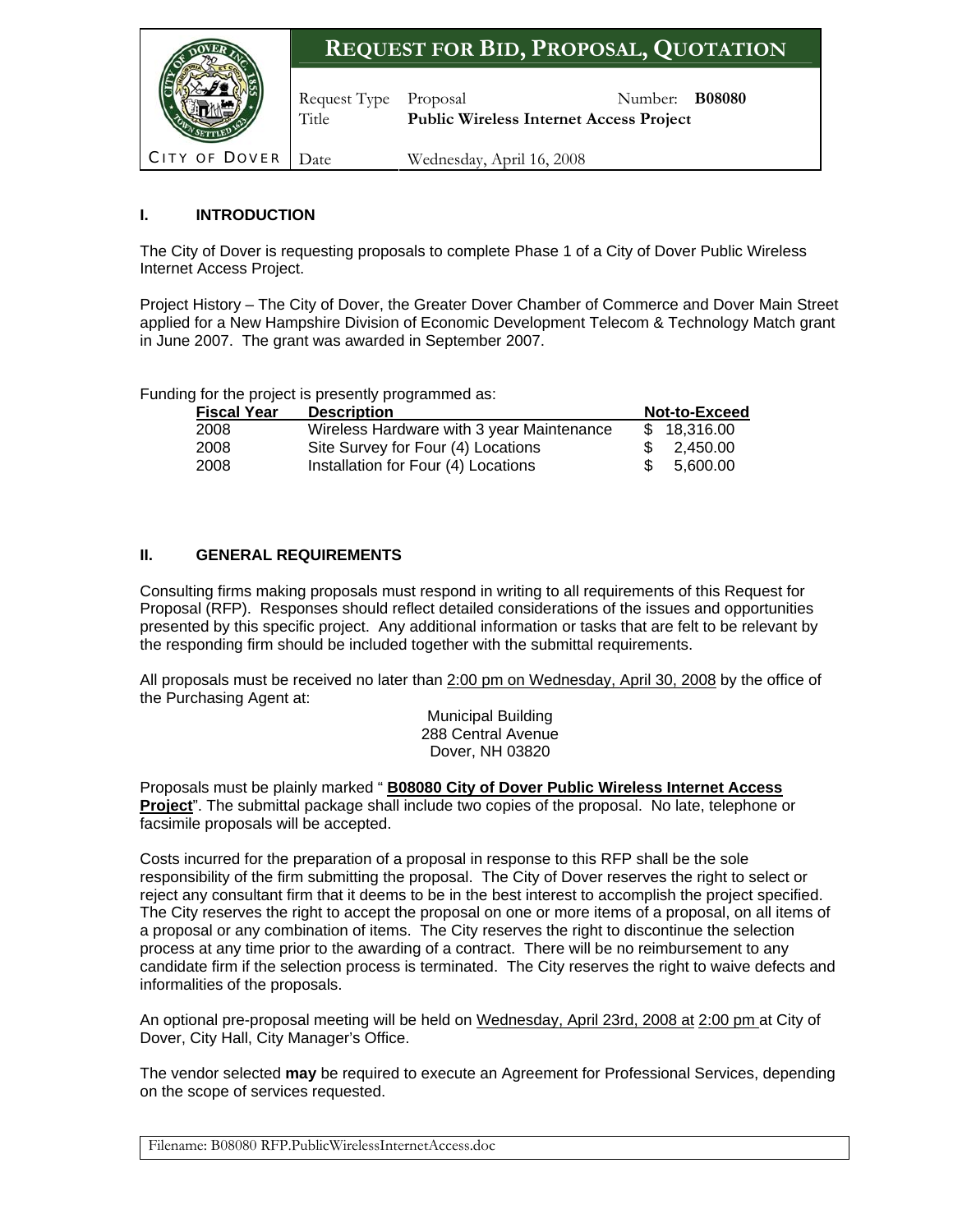|                      |                                | <b>REQUEST FOR BID, PROPOSAL, QUOTATION</b>    |                       |  |  |
|----------------------|--------------------------------|------------------------------------------------|-----------------------|--|--|
|                      | Request Type Proposal<br>Title | <b>Public Wireless Internet Access Project</b> | Number: <b>B08080</b> |  |  |
| <b>CITY OF DOVER</b> | Date                           | Wednesday, April 16, 2008                      |                       |  |  |

Questions should be directed to either Annie Dove, Director of Information Technology at (603) 516- 6325 or Anne M. Legere, Purchasing Agent, at (603) 516-6030.

#### **III PROJECT REQUIREMENTS**

1. Site Survey of four (4) City of Dover downtown locations for wireless access points (WAP). These locations\* currently are:

| Name                               | Address             |
|------------------------------------|---------------------|
| <b>Cocheco Mill Building</b>       | 100 Main Street     |
| Washington Street Mill Building    | 1 Washington Street |
| D.Bamford Building / HRRCU         | 490 Central Avenue  |
| <b>Dover Transportation Center</b> | 33 Chestnut Street  |

 \*Note: Vendor will be expected to advise on best WAP locations as a result of site survey if current locations are not ideal.

Utilize following location for centralized access and management:

| <b>Name</b>             | Address          |
|-------------------------|------------------|
| <b>McConnell Center</b> | 60 Locust Street |

#### 2. Develop a solution which:

Backbone

- a. Optimizes the use a 6MB down / 768KB up Internet access link with a single static IP assignment at each wireless access point location.
- b. Optimizes the use of two 8MB down / 1MB up Internet access links for centralized management and potentially centralized backbone of the wireless Internet access solution

#### **Coverage**

c. Provides the greatest amount of robust and reliable wireless coverage throughout the downtown area.

**Policy** 

- d. Provides a splash screen for public user to accept Acceptable Use Policy in order to gain Internet access.
- e. Captures users connect and disconnect time, IP address and MAC address in a log file for use as required.
- f. Provide the ability to refuse connection based on MAC address.
- g. Configurable session time setting. Users will be disconnected and must re-initiate connectivity procedure after a set interval, such as thirty (30) minutes.
- h. Allow for centralized management of policies, as stated above, from a single device. **Features** 
	- i. Re-direct users to a configurable website after accepting AUP splash screen.
	- j. Centralized management of wireless access point performance and usage metrics. Bandwidth utilization and concurrent user sessions, hourly total user sessions at a minimum.

k. Allow most if not all administrative tasks to be managed remotely and securely. Growth

- l. Solution will initially support four (4) wireless access points. It will need to support a minimum of sixteen (16) wireless access points.
- m. Solution will initially be used for public Internet access only. Solution should be capable of concurrently supporting future municipal wireless connectivity needs. Warranty / Documentation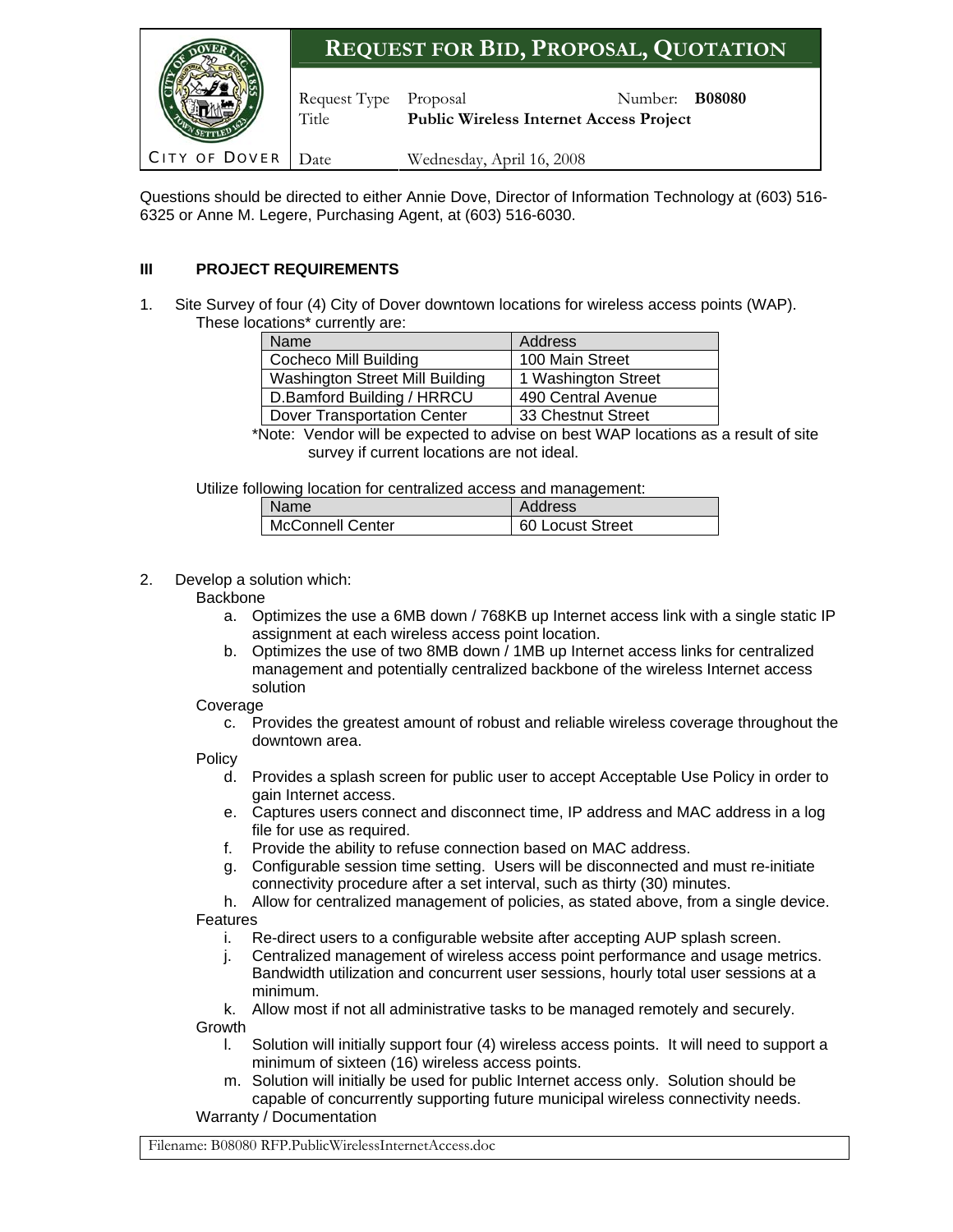

- n. The solution should be straight-forward and easy to maintain.
- o. All hardware should have a minimum three (3) year maintenance warranty.
- p. Bidder should provide at least a ninety (90) day warranty for their work postinstallation.
- q. Vendor will provide all hardware documentation as well as thorough documentation and testing of entire solution. Document will be provided electronically and in hard copy format.
- 3. Ensures solution conforms to the requirements of Comcast Acceptable Use Policy.
- 4. Proposed solution must be installed no later than June 20th, 2008.

#### **IV INFORMATION AVAILABLE**

#### **ATTACHMENT A**

#### **City of Dover Public Wireless Internet Access Grant Application**

*Important Note:* The Grant Administrator has stated there is flexibility in the actual hardware make and models used as long as the solution remains consistent with grant application objective.

#### **ATTACHMENT B**

#### **Comcast Business Class and High-Speed Internet Acceptable Use Policy**

#### **V TIMELINE**

The City of Dover Public Wireless Internet Access Project shall be completed by Friday, June 20, 2008.

| Optional Pre-proposal meeting:                | Wednesday April 23, 2008  |
|-----------------------------------------------|---------------------------|
| Proposals due:                                | Wednesday, April 30, 2008 |
| Potential Interviews, selection, negotiation: | tbd                       |
| <b>City Council Award:</b>                    | Wednesday, May 7, 2008    |
| Anticipated Contract signing:                 | Friday, May 9, 2008       |

#### **VI SUBMITTAL REQUIREMENTS**

#### **Statement of Project Requirements**

State in succinct terms the consultant's understanding of what is required by this Request for Proposal. The consultant shall demonstrate their knowledge of the project by documenting design and construction issues associated with this bridge.

#### **Scope of Services**

Describe in narrative form the Consultant's approach and technical plan for accomplishing the work listed herein. The approach shall be in accordance with "Attachment B – Design Procedures for Municipally Managed Projects". Submit a schedule for completing the scope of work outlining the anticipated time frames and durations for the various services specified in the project approach.

#### **Team**

Filename: B08080 RFP.PublicWirelessInternetAccess.doc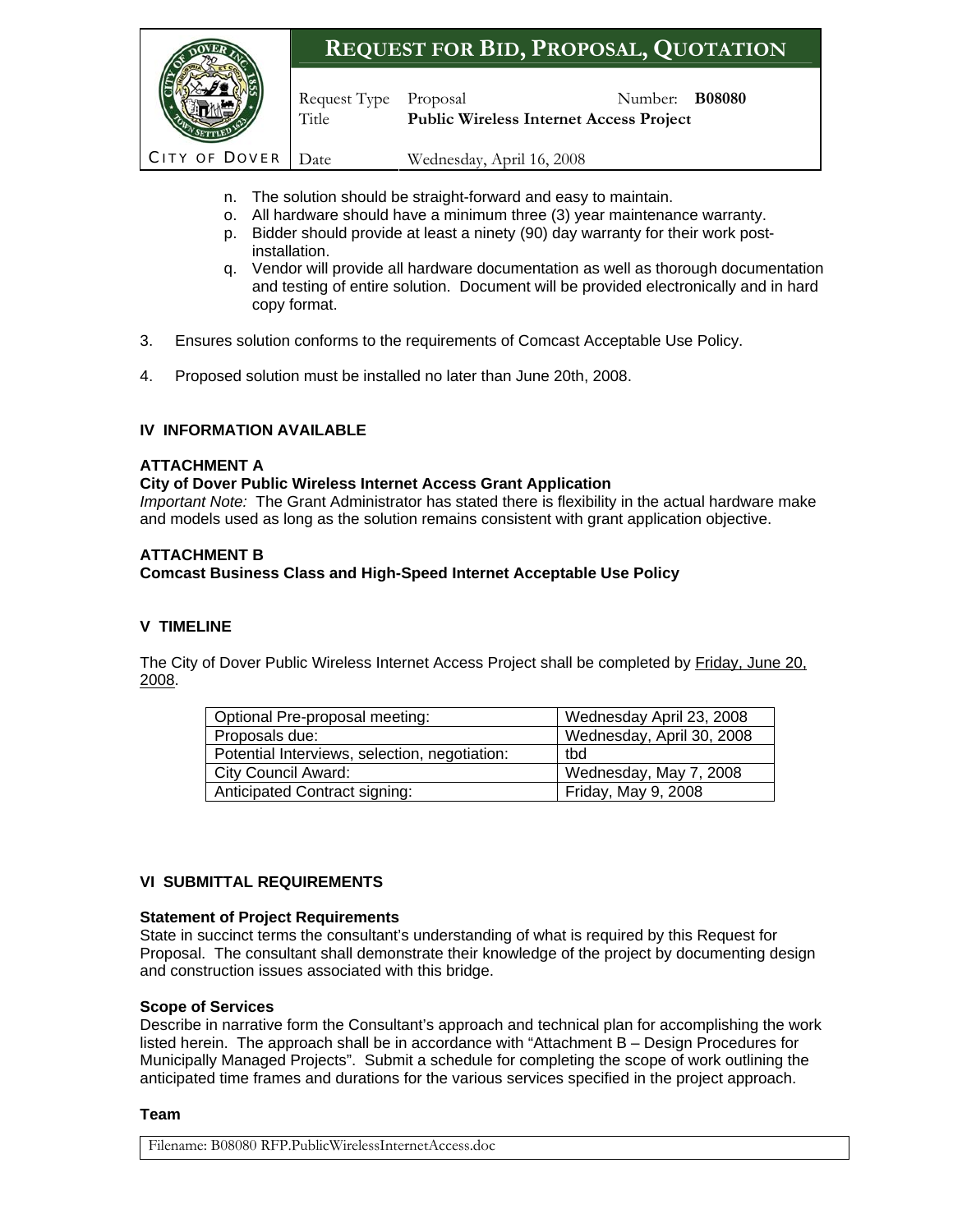|                      |                                | <b>REQUEST FOR BID, PROPOSAL, QUOTATION</b>    |                       |  |  |
|----------------------|--------------------------------|------------------------------------------------|-----------------------|--|--|
|                      | Request Type Proposal<br>Title | <b>Public Wireless Internet Access Project</b> | Number: <b>B08080</b> |  |  |
| <b>CITY OF DOVER</b> | l Date                         | Wednesday, April 16, 2008                      |                       |  |  |

Include a Project Team and Organization Chart of all individuals who will be assigned to work on this project. The Consultant shall be required to have a minimum of two licensed professional engineers on staff, one of which shall be a registered in the branch classification of structural engineer in the State of New Hampshire. Also, list any proposed sub-consultants and their intended scope of work. Especially highlight any changes from the original Qualifications submittal.

#### **Costs**

**Do not provide project costs. Upon receipt of all proposals, the City's review committee may then interview firms. The City will then enter into negotiations with the top rated firm for a fee for services. If the City cannot reach an agreement on a scope and fee with that firm, the City will entertain a proposal from the second rated firm, and so on, until an agreement is reached.** 

#### **Commitments**

Provide a discussion of how the Consultant will assure adequate and timely completion of this project. Submit a description of the consultant firm's overall capability, resources and assurance that it can meet its' commitment to successfully complete this project within the specified time frame.

#### **VII SELECTION**

Consultant selection shall be based on possession of the necessary experience, organization, technical and professional qualifications, skills and facilities, project understanding, approach, ability to comply with proposed or required time of completion or performance, and possession of a satisfactory record of performance.

#### *CONTACT INFORMATION:*

| Submitted by:       | <b>FOB Information:</b> |  |
|---------------------|-------------------------|--|
| <b>Address:</b>     |                         |  |
|                     | <b>Availability:</b>    |  |
|                     |                         |  |
| Warranty/guarantee: | Price holds for:        |  |
| Date:               | <b>SSN or EIN:</b>      |  |
| Telephone #:        | Fax #:                  |  |
| Signature:          | Title:                  |  |

#### **Check here if appropriate: \_\_\_\_\_\_\_\_\_\_\_\_\_\_\_\_\_\_\_\_\_\_\_\_\_\_\_\_\_\_\_\_ (X) NO BID**

*Any deviations from the above stated specifications must be so noted and any bid prices must be reflective of these deviations. The FOB point is always to be Dover unless otherwise stated by the bidder. A FOB point other than the City of Dover must be so stipulated by the bidder.*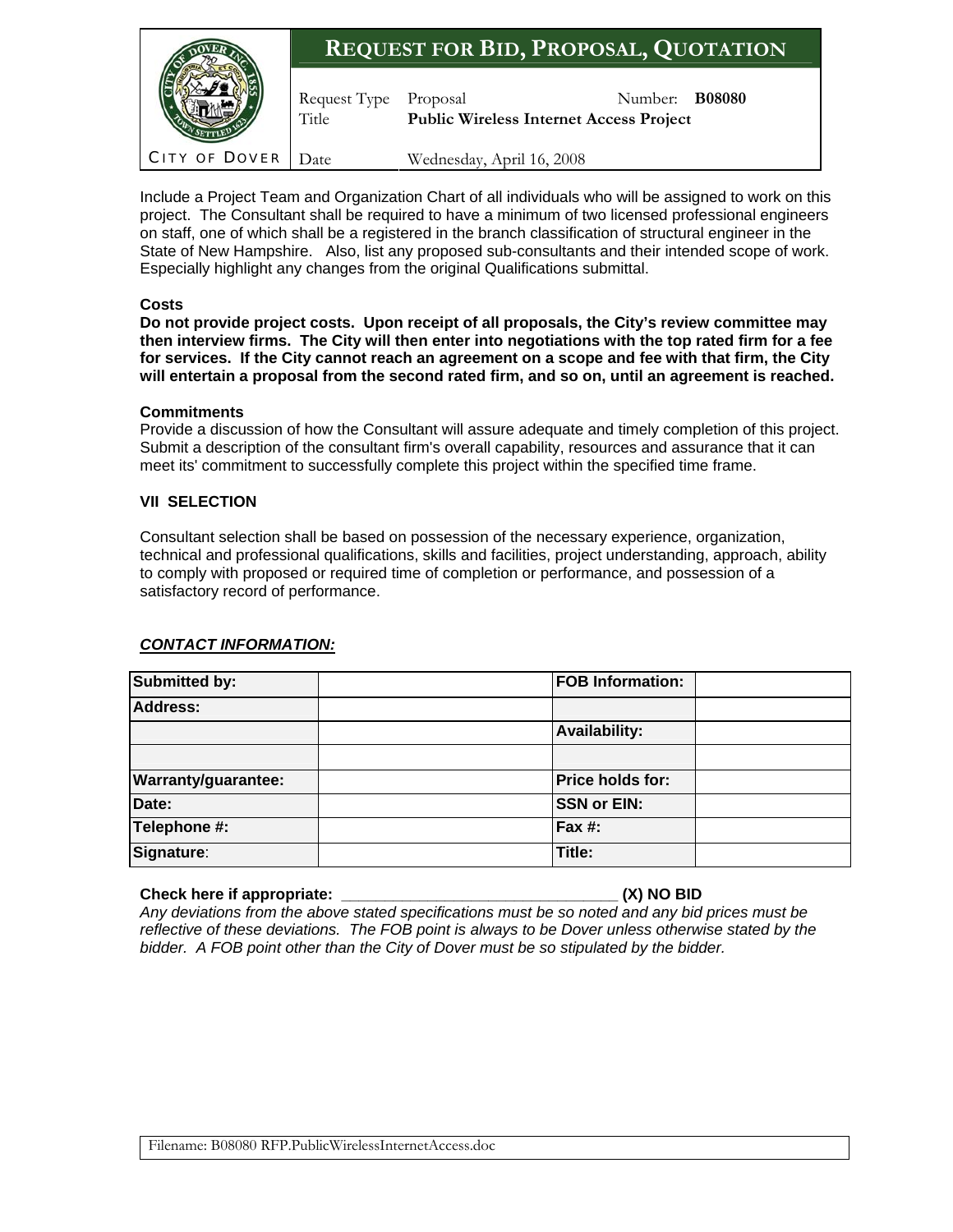

#### **BID, RFP AND QUOTE TERMS AND CONDITIONS**

- 1. BID ACCEPTANCE AND REJECTIONS**: The City of Dover reserves the right to accept any bid, and to reject any or all bids; to award the bid to other than the low bidder if deemed "bid most advantageous to the City"; to accept the bid on one or more items of a proposal, on all items of a proposal or any combination of items of a proposal and to waive any defects in bids**.
- 2. FINAL BID PRICE**: Terms and FOB point are always part of the bid**. FOB POINT IS ALWAYS TO BE DOVER, NH UNLESS OTHERWISE INDICATED BY THE BIDDER. IT IS THE BIDDER'S RESPONSIBILITY TO SO DESIGNATE A FOB POINT OTHER THAN DOVER**. If the bidder has any special payment or delivery clauses which could effect the final delivery price of an item up for bid, that too shall be made part of the bid. If, however, this is not included in the bid, the seller will be solely responsible for any increased prices due to any circumstances.**
- 3. LATE PROPOSALS/BIDS**: Any bids received after specified date and time will not be considered, nor will late bids be opened.**
- 4. PAYMENT TERMS**: It is the custom of the City of Dover to pay its bills within 20 30 working days following delivery of, and receipt for, all items covered by the purchase order. In submitting bids under these specifications, bidders should take into account all discounts, both trade and time, allowed in accordance with the above payment policy.**
- 5. BRAND NAMES**: When the item is offered of a brand that is not known for use and/or reputation and financial stability is not well and favorably known to these officials, bids on such unknown brand may be rejected because of this lack of knowledge alone. Prospective bidders with such unknown brand should give information concerning it to the City Purchasing Agent so that it may be checked into for bids for the coming year. The bidder will state in the proposal the brand name and any guarantees of the material he/she proposes to furnish. The brand name is to be for the material that meets all specifications.**
- 6. SUBCONTRACTORS**: Where a project involves utilizing subcontractors, and the project is completed satisfactorily, the City of Dover reserves the right to request proof of payment to subcontractors by the general contractor prior to making final payment to the general contractor.**
- 7. PROPER DOCUMENTATION**: Any respondent to a bid request should sign off on and return to the Purchasing Department the original Bid Documentation Package which explains the scope of the bid request. Said signature, in the spaces provided, indicates receipt of, familiarity with and understanding of, and acceptance of the specifications provided, except as otherwise noted by the respondent.**
- 8. BID RESULTS**:** The Purchasing Office will NOT respond to phone inquiries for Bid Results, other than to identify the apparent low bidder and his total bid price quotation. Individuals or company representatives may secure a comprehensive bid analysis of a particular bid request by either attending a bid opening (which is open to all interested parties); by coming to City Hall after a bid opening and asking to look through the file; by visiting our website at [www.ci.dover.nh.us](http://www.ci.dover.nh.us/), or by sending a written request for the bid analysis along with a self-addressed stamped envelope.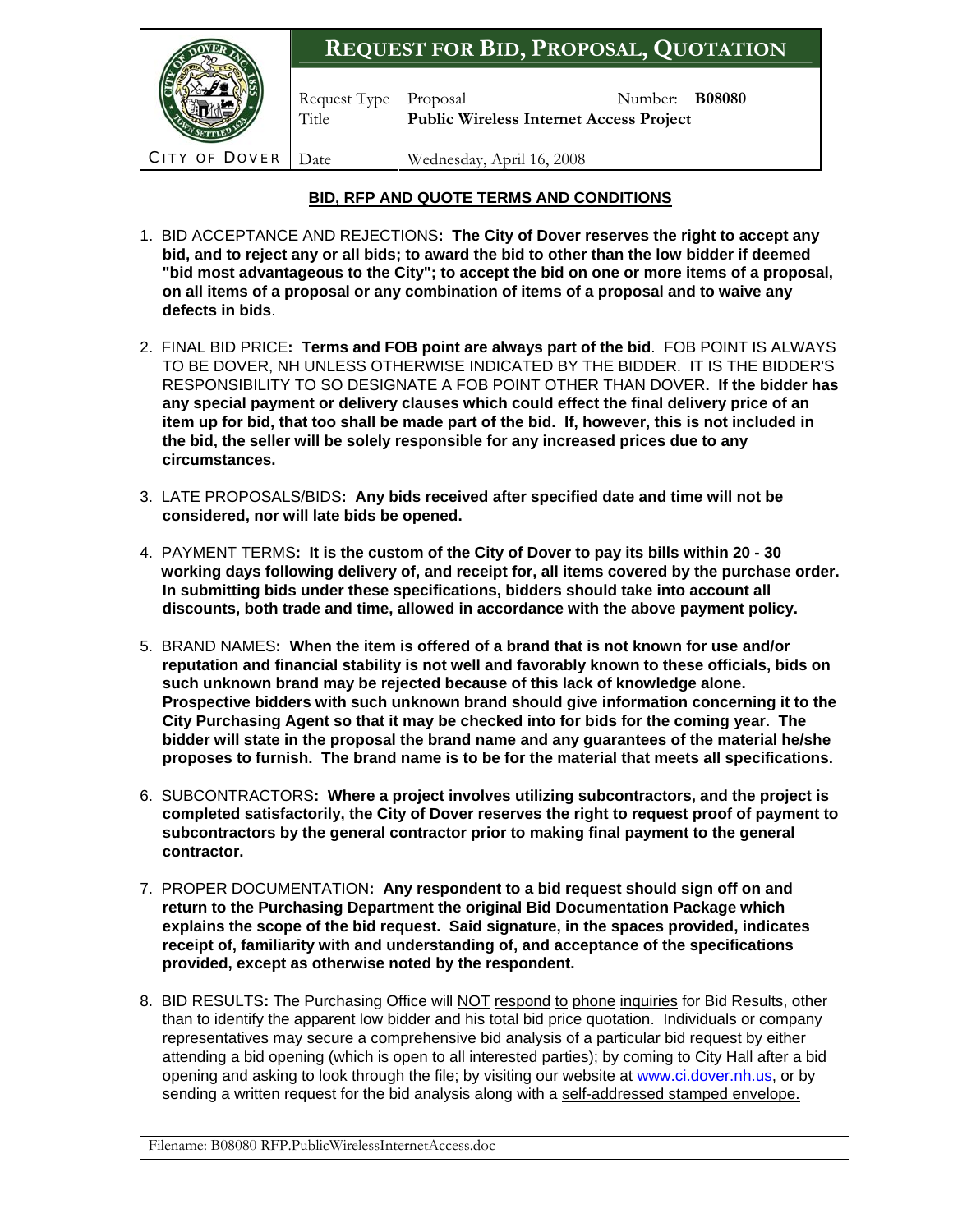

**NEW HAMPSHIRE DIVISION OF ECONOMIC DEVELOPMENT**   *TELECOM & TECHNOLOGY MATCHING GRANT PROGRAM*  172 Pembroke Road, P.O. Box 1856, Concord, New Hampshire, 03302-1856 (603) 271-2341 fax: (603) 271-6784

## **TELECOM & TECHNOLOGY MATCHING GRANTS**



## **APPLICATION FORM: TTMG-1**

**Mail To:** Division of Economic Development **DRED Office Use Only:**  P.O. Box 1856

Grant Administrator Grant No.

Concord, NH 03302-1856 Amount of Grant Approved: \$

**GENERAL INSTRUCTIONS:** Follow the specific instructions given in each section and **TYPE** all information. **Provide** an **original** *and* **ONE (1) copy of the complete application including all attachments**.

#### **SECTION A – ORGANIZATION INFORMATION**

**Instructions**: Fill in the following blanks. **At least two (2) individuals must be listed in this section**

| Organization: The City of Dover |                                                                      |                    |                            |                                           | Phone # $603-516-6023$ |
|---------------------------------|----------------------------------------------------------------------|--------------------|----------------------------|-------------------------------------------|------------------------|
|                                 |                                                                      | 288 Central Avenue |                            | Dover, NH                                 | 03820                  |
|                                 | P.O. Box                                                             | Street             |                            | City/Town/State                           | Zip                    |
|                                 | Contact Person: Anne Louise Dove                                     |                    |                            | Title: Director of Information Technology |                        |
|                                 | Email address: a.dove@ci.dover.nh.us                                 |                    |                            | Contact Telephone Number: 603-516-6325    |                        |
|                                 | Person Responsible for Billing: Colleen Bessette                     |                    | Title: Executive Assistant |                                           |                        |
|                                 | Email address: c.bessette@ci.dover.nh.us                             |                    |                            | Contact Telephone Number: 603-516-6023    |                        |
|                                 | Project Title: City of Dover Public Wireless Internet Access Project |                    |                            |                                           |                        |
|                                 | Project Starting Date: July 1, 2007                                  |                    |                            | Project Completion Date: June 30, 2008    |                        |
|                                 |                                                                      |                    |                            |                                           |                        |
|                                 | <b>TOTAL FUNDS RAISED FOR PROJECT:</b>                               |                    |                            | $\mathbb{S}$<br>16,366.00                 |                        |
|                                 | <b>MATCHING FUNDS REQUESTED:</b>                                     |                    | $(+)$                      | $\mathbb{S}$<br>10,000.00                 |                        |
|                                 | <b>TOTAL PROJECT COST:</b>                                           |                    | $(=)$                      | 26,366.00<br>S.                           |                        |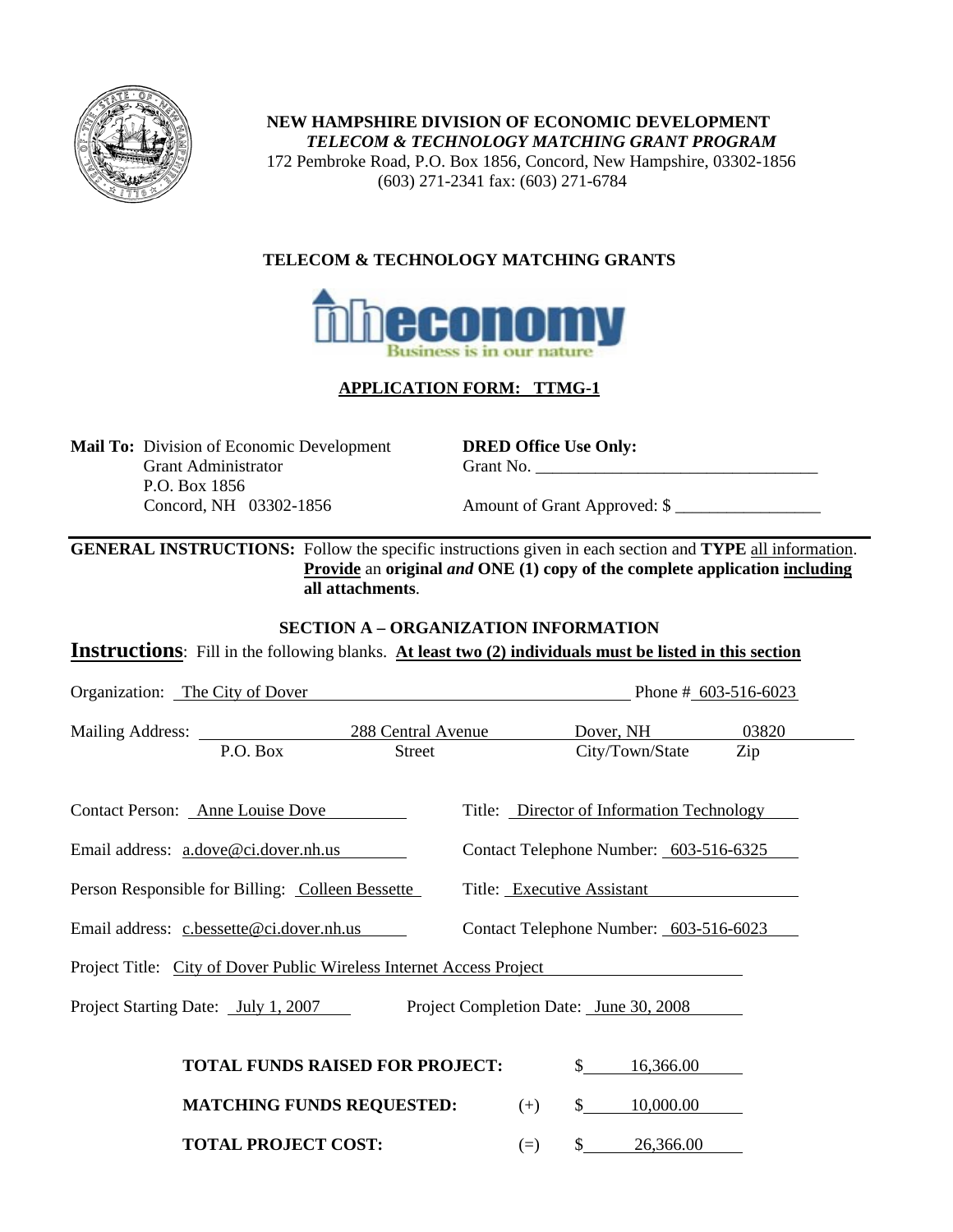#### **ECONOMIC DEVELOPMENT TELECOM & TECHNOLOGY MATCHING GRANTS APPLICATION**  Page 2

#### **SECTION B – Project Description**

**Instructions**: (Type an answer to each of the following questions in the space provided. If more space in required, attach  $8\frac{1}{2}$  X 11 pages clearly referencing the number of the question being answered on each page).

1. **State the objectives** of the proposed project; be specific.

With the pervasive use of wireless-enabled devices by citizens within the City of Dover and the larger community, the demand exists for access to the Internet anytime, anywhere from a variety of devices. The objective of this City of Dover Public Wireless Internet Access Project is to extend both the opportunities and convenience of Internet access to a wide spectrum of both residents and visitors to the City of Dover.

The City of Dover has a centralized downtown community containing historic mill buildings, the Cocheco River, and variety of residential, retail and commercial entities. The localized nature of the space along with the variety of potential uses for the area makes it a prime candidate for deployment of public wireless Internet access.

The core strength of this project is the collaboration of effort from the City of Dover, the Greater Dover Chamber of Commerce and the Dover Main Street organizations. "The Greater Dover Chamber of Commerce is a not-for-profit association of business and industry, professionals, individuals, and organizations working together to advance the economic well-being of its members and the community."<sup>1</sup> The Greater Dover Chamber of Commerce has a strong and active membership of over fivehundred (500) local businesses in the Greater Dover area. The Dover Main Street program states "...the underlying premise of the Main Street approach is summed up in the program goals–to encourage economic development, within the context of historic preservation, that is appropriate to today's market place. If a long-term revitalization effort is to succeed, it will require careful attention to every aspect of downtown–a process that takes time and requires leadership and local capacity building. The Main Street program should be seen as one of many tools that a community utilizes to generate economic and entrepreneurial growth."<sup>2</sup>

The Greater Dover Chamber of Commerce and Dover Main Street will be both significant contributors and beneficiaries of the Public Wireless Internet Access project. These organizations will help to identify and facilitate working with downtown businesses that offer the best locations for wireless technology deployment. These organizations will also design and maintain a portal, a webpage that all devices will initially view when connecting to the public wireless network.

The stated goal of substantial economic gains goes beyond the immediate solution of advertising local business and events to visitors of the downtown area. Deployment of public wireless Internet access at the Dover Arena and Dover Public Library would enhance resources that currently serve a regional population. Deployment at two local community centers, the McConnell Center and Seymour Osmond Community Center, would assist residents in maximizing their existing and potential contributions to the community. Finally, this project would include deploying access for the benefit of selected schools with heavily used public parks. This will allow residents the opportunity to stay connected and engaged in their local community in a variety of public settings.

Lastly, the City of Dover Public Wireless Internet Access Project will serve as a model to other local communities in the phased deployment of wireless Internet access using both proven leading-edge technologies and readily available services in our community. As this solution is both centrally-managed and scalable, other communities will be able to take advantage of this solution regardless of their size.

By laying the foundation with this City of Dover Public Wireless Internet Project, we are excited to see the entrepreneurial spirit of local residents, businesses and visitors take off!

<sup>&</sup>lt;sup>1</sup> Greater Dover Chamber of Commerce: https://www.dovernh.org<br><sup>2</sup> Deven Mein Street: https://www.dovernesipatreet.crg/2se-shout&h

<sup>&</sup>lt;sup>2</sup> Dover Main Street: http://www.dovermainstreet.org/?cs=about&bd=who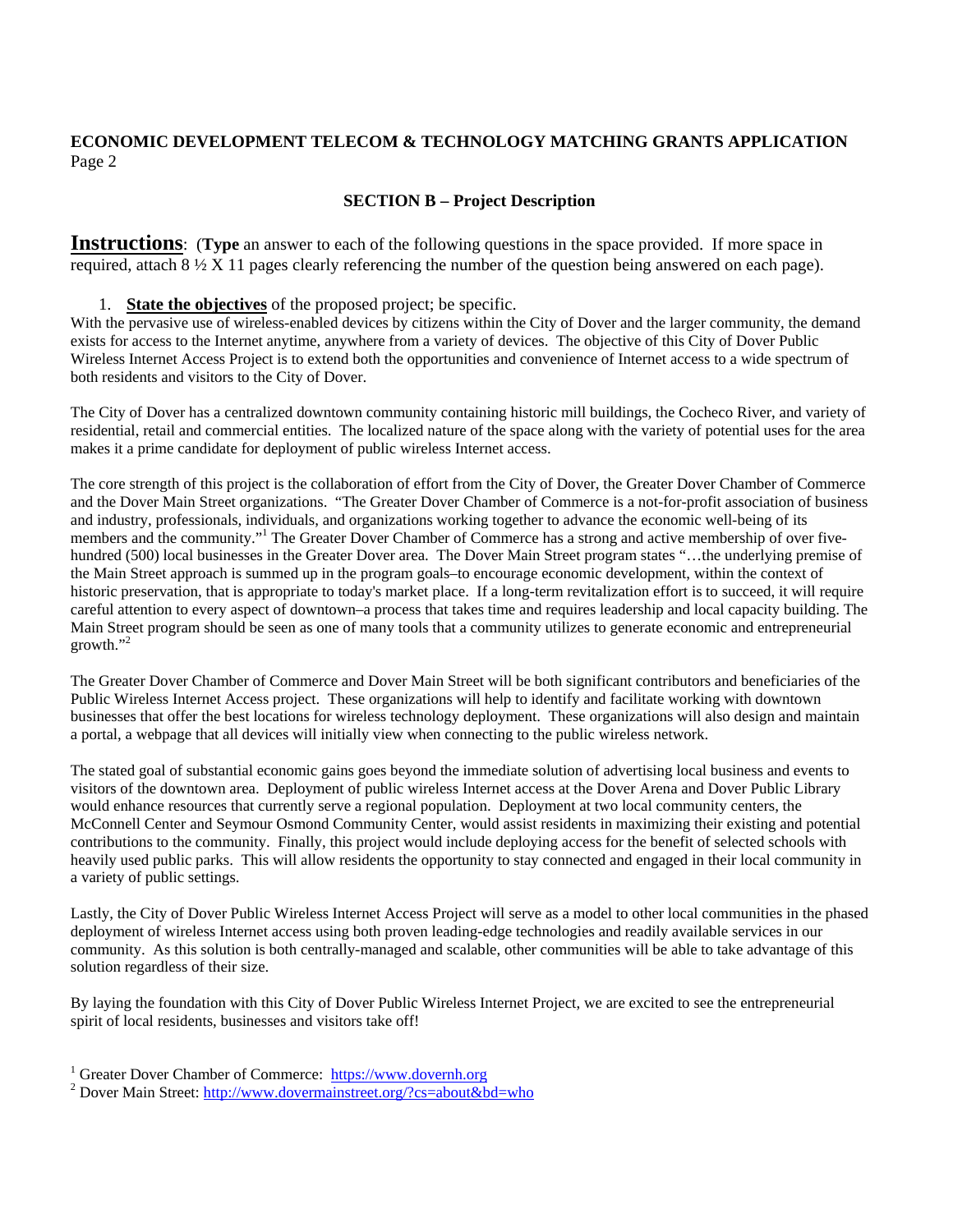#### **ECONOMIC DEVELOPMENT TELECOM & TECHNOLOGY MATCHING GRANTS APPLICATION**  Page 3

2. **Describe** the proposed project in detail.

This overall project will include one (1) central management center located in a municipal building and sixteen (16) public wireless Internet access locations throughout the City of Dover. Reference the table below for the targeted list of wireless access point (WAP) locations. **This grant application will be used to implement Phase 1 of this overall project.** Phase 1 will include provisioning of wireless Internet access throughout the City of Dover downtown area.

| Phase 1        | <b>WAP</b> | <b>Downtown</b>                                                       | <b>Approximate Location</b> |  |  |
|----------------|------------|-----------------------------------------------------------------------|-----------------------------|--|--|
|                |            | DT1: Café on the Corner / HRRCU                                       | 490 Central Avenue          |  |  |
|                | 2          | DT2: Cocheco Mill                                                     | 431 Central Avenue          |  |  |
|                | 3          | DT3: TD BankNorth                                                     | 353 Central Avenue          |  |  |
|                | 4          | DT4: Washington Mill                                                  | 1 Washington Street         |  |  |
| <b>Phase 2</b> | <b>WAP</b> | <b>Municipal/School Campus &amp; Community Centers</b>                | <b>Approximate Location</b> |  |  |
|                | 5          | City Hall                                                             | 288 Central Ave             |  |  |
|                | 6          | McConnell Building                                                    | 61 Locust Street            |  |  |
|                | 7          | Dover Public Library                                                  | 73 Locust Street            |  |  |
|                | 8          | Butterfield Gym (Indoor Pool) / Henry Law Park<br>6 Washington Street |                             |  |  |
|                | 9          | 110 Portland Ave<br>Dover Arena / Jenny Thompson (Outdoor) Pool       |                             |  |  |
|                | 10         | Seymour Osmond Community Center (SOCC)<br>40 Hampshire Circle         |                             |  |  |
| <b>Phase 3</b> | <b>WAP</b> | <b>Schools, Dover North End, Dover Point/Hilton Park</b>              | <b>Approximate Location</b> |  |  |
|                | 11         | Dover High School / Alternative School                                | 25 Alumni Drive             |  |  |
|                | 12         | Garrison Elementary School                                            | 50 Garrison Road            |  |  |
|                | 13         | Horne Street Elementary School                                        | 78 Horne Street             |  |  |
|                | 14         | Woodman Park Elementary School                                        | 11 Towle Avenue             |  |  |
|                | 15         | Dover North End - Strafford Farms                                     | New Rochester Road          |  |  |
|                | 16         | Dover Point/Hilton Park - Leighton Way                                | Leighton Way                |  |  |

Each location will be supplied with dedicated broadband Internet access. Comcast Workplace Lite with service of 4MB download and 384K upload will be used. A Cisco 4402 Wireless LAN Controller will be installed at the central management center. "By automating WLAN configuration and management functions, network managers have the control, security, redundancy, and reliability needed to cost-effectively scale and manage their wireless networks..."<sup>3</sup> This management center will be served by two Comcast Workplace Premium circuits, each with 8MB download and 1MB upload speeds. Cisco Aironet 1300 Series Outdoor Access Points and required accessories will be deployed to all wireless locations.

A vendor will be selected to conduct site surveys of the locations listed. [Four (4) locations for Phase 1.] The locations above may shift if we find that fewer or lesser wireless access locations are required for coverage of the areas above as based on the site survey. The selected vendor will install wireless access points in the recommended locations as based on the site survey.

Installation will follow a phased approach.

Phase 1: **Concept/Downtown Phase.** Installation of centralized management station with four (4) downtown access points. One Workplace Premium circuit will be installed at the management location for Phase 1.

Phase 2: **Municipal/School Campus, Community Centers.** Installation of six (6) additional wireless access points. Phase 3: **Schools and Parks.** Installation of six (6) final wireless access points.

<sup>3</sup> Cisco Systems: http://www.cisco.com/en/US/products/ps6366/products\_data\_sheet0900aecd802570b0.html

3. **List** other partners involved in the project:

The Greater Dover Chamber of Commerce, Dover Main Street, Cisco Systems, Comcast, Sideband Systems, CBE Technologies, Any vendor that participates in the City of Dover Request for Quotation process.

\_\_\_\_\_\_\_\_\_\_\_\_\_\_\_\_\_\_\_\_\_\_\_\_\_\_\_\_\_\_\_\_\_\_\_\_\_\_\_\_\_\_\_\_\_\_\_\_\_\_\_\_\_\_\_\_\_\_\_\_\_\_\_\_\_\_\_\_\_\_\_\_\_\_\_\_\_\_\_\_\_\_\_\_\_\_\_\_\_\_\_\_\_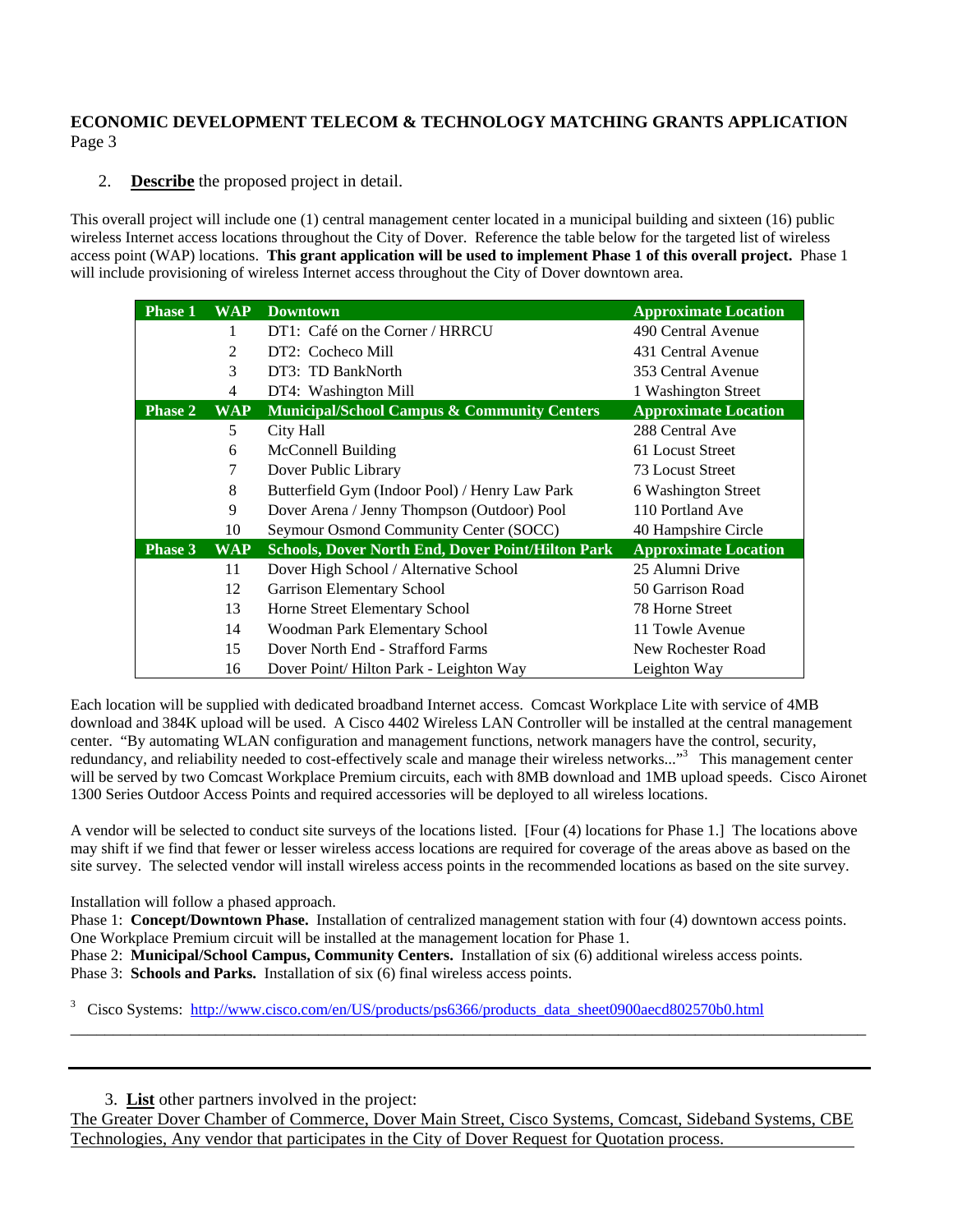**ECONOMIC DEVELOPMENT TELECOM & TECHNOLOGY MATCHING GRANTS APPLICATION** Page 4

#### **3. Detailed Budget**

I. **Income**: (Where will matching funds come from?). Source Amount City of Dover - Broadband Services, 2 yrs \$9,720.00 City of Dover - Personnel \$931.00 City of Dover – Contribution  $$5,714.56$  $\overline{\phantom{a}}$  ,  $\overline{\phantom{a}}$  ,  $\overline{\phantom{a}}$  ,  $\overline{\phantom{a}}$  ,  $\overline{\phantom{a}}$  ,  $\overline{\phantom{a}}$  ,  $\overline{\phantom{a}}$  ,  $\overline{\phantom{a}}$  ,  $\overline{\phantom{a}}$  ,  $\overline{\phantom{a}}$  ,  $\overline{\phantom{a}}$  ,  $\overline{\phantom{a}}$  ,  $\overline{\phantom{a}}$  ,  $\overline{\phantom{a}}$  ,  $\overline{\phantom{a}}$  ,  $\overline{\phantom{a}}$  TOTAL: **\$** 16,366.00 II. **Expenses**: Type of Expense Amount Cisco Equipment w 3 year Maintenance \$18,316.00 Site Survey for Four (4) Locations \$2,450.00 Installation for Four (4) Locations  $$5,600.00$ \_\_\_\_\_\_\_\_\_\_\_\_\_\_\_\_\_\_\_\_\_\_\_\_\_\_\_\_\_\_\_\_\_ \_\_\_\_\_\_\_\_\_\_\_\_\_\_\_\_\_\_\_\_\_ \_\_\_\_\_\_\_\_\_\_\_\_\_\_\_\_\_\_\_\_\_\_\_\_\_\_\_\_\_\_\_\_\_ \_\_\_\_\_\_\_\_\_\_\_\_\_\_\_\_\_\_\_\_\_ \_\_\_\_\_\_\_\_\_\_\_\_\_\_\_\_\_\_\_\_\_\_\_\_\_\_\_\_\_\_\_\_\_ \_\_\_\_\_\_\_\_\_\_\_\_\_\_\_\_\_\_\_\_\_ \_\_\_\_\_\_\_\_\_\_\_\_\_\_\_\_\_\_\_\_\_\_\_\_\_\_\_\_\_\_\_\_\_ \_\_\_\_\_\_\_\_\_\_\_\_\_\_\_\_\_\_\_\_\_ \_\_\_\_\_\_\_\_\_\_\_\_\_\_\_\_\_\_\_\_\_\_\_\_\_\_\_\_\_\_\_\_\_ \_\_\_\_\_\_\_\_\_\_\_\_\_\_\_\_\_\_\_\_\_ TOTAL: **\$** 26,366.00

| Total Project Cost:       | \$26,366.00 | (Total from above of Expenses).           |
|---------------------------|-------------|-------------------------------------------|
| <b>Entity Commitment:</b> | 16,366.00   | (Total from above Income and/or in-kind). |
| <b>Grant Requested:</b>   | 10,000.00   |                                           |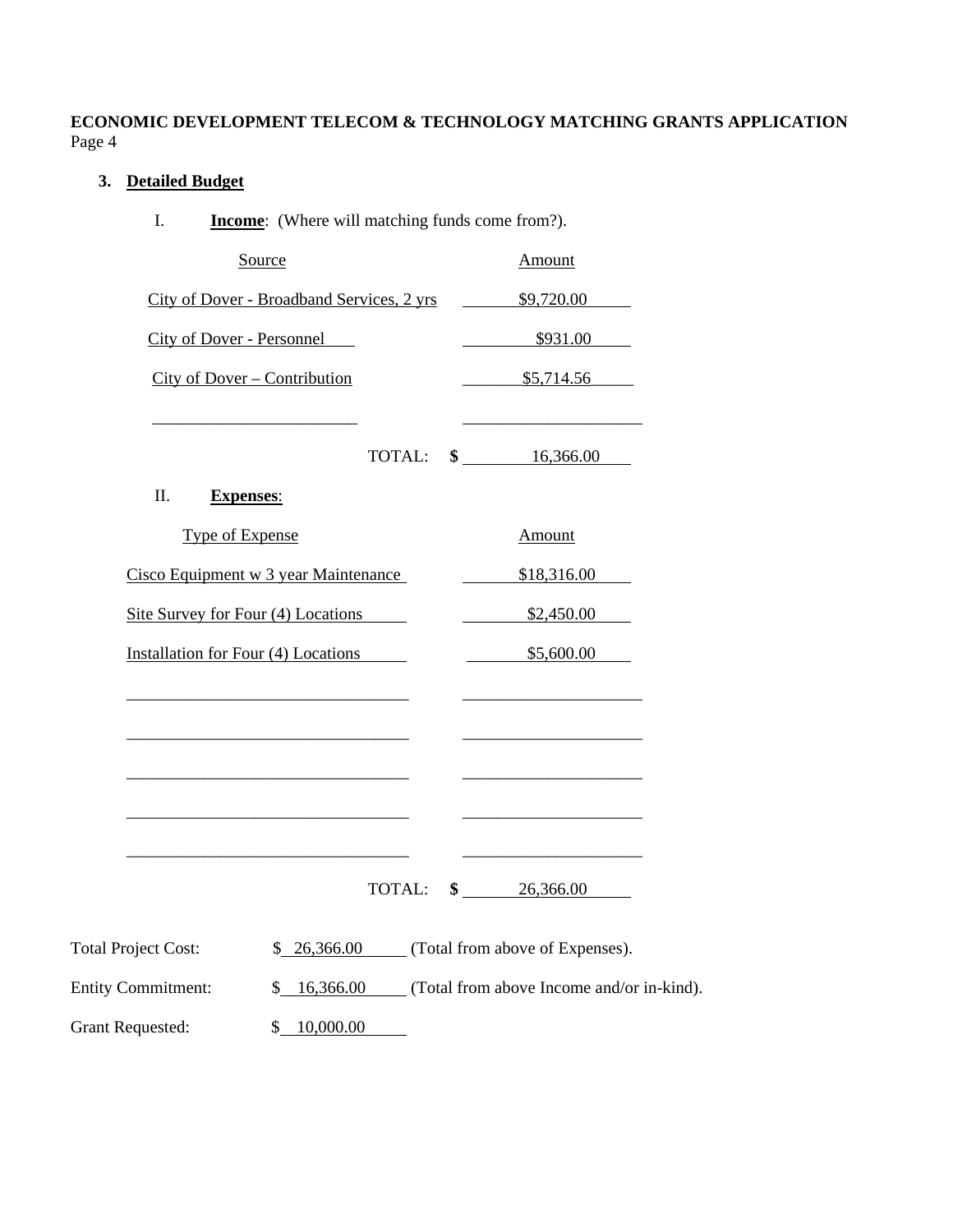|                                          | City of Dover Public Wireless Internet Access Project                                   |                        |                                       |                   |                    |
|------------------------------------------|-----------------------------------------------------------------------------------------|------------------------|---------------------------------------|-------------------|--------------------|
|                                          | Costs: Hardware & Installation Services                                                 |                        |                                       |                   |                    |
| Cisco Part#                              | <b>Cisco Device</b>                                                                     |                        | <b>Approx Cost</b>                    |                   |                    |
|                                          | AIR-LAP1310G-A- Aironet 1300 Series Outdoor Access Point with RP-TNC type connector     | ↮                      | 779.00                                |                   |                    |
|                                          | Cisco Aironet 1300 Series Roof Mount Kit for use with AIR-BR1310G-x-K9                  | $\leftrightarrow$      | 143.00                                |                   |                    |
|                                          | Antenna                                                                                 | $\leftrightarrow$      | 95.00                                 |                   |                    |
|                                          | Cable                                                                                   | ↮                      | 150.00                                |                   |                    |
|                                          | $-3$ years*<br>SmartNet NBD                                                             | $\boldsymbol{\varphi}$ | 312.00                                |                   |                    |
|                                          |                                                                                         | $\leftrightarrow$      | 1,479.00                              |                   |                    |
|                                          |                                                                                         |                        |                                       |                   |                    |
|                                          |                                                                                         | $\theta$               | 5,916.00                              |                   |                    |
|                                          | AIR-WLC4402-25-4400 Series WLAN Controller for up to 25 Cisco lightweight access points | ↮                      | 10,000.00                             |                   |                    |
|                                          | SmartNet 7x24 - 3 years*                                                                | ↔                      | 2,400.00                              |                   |                    |
|                                          | <b>Total Equipment Cost</b>                                                             | ↮                      | 18,316.00                             |                   |                    |
|                                          |                                                                                         |                        |                                       |                   |                    |
|                                          | Site Survey - Four Locations (est \$1000 per location)<br>$\overline{4}$                | ↮                      | 2,450.00                              |                   |                    |
|                                          | 4 Installation - Four Locations (est \$1000 per location)                               | ↮                      | 5,600.00                              |                   |                    |
|                                          | <b>Total Project Cost</b>                                                               | $\boldsymbol{\varphi}$ | 26,366.00                             |                   |                    |
|                                          |                                                                                         |                        |                                       |                   |                    |
| <b>Broadband Costs</b>                   |                                                                                         |                        |                                       |                   |                    |
|                                          |                                                                                         |                        | <b>Monthly</b>                        |                   |                    |
| Qty                                      | Comcast Service                                                                         |                        | Cost/Circuit                          |                   | <b>Annual Cost</b> |
|                                          | Central Management Location - Comcast Workplace Enhanced                                | ↮                      | 160.00                                | ↮                 | ,920.00            |
| $\overline{ }$                           | Central Management Location - Static IP                                                 | ↮                      | 5.00                                  | ↮                 | 60.00              |
| 4                                        | Wireless Access Locations - Comcast Workplace Lite                                      | ↮                      | 60.00                                 | ↮                 | 2,880.00           |
|                                          |                                                                                         |                        |                                       | ↮                 | 4,860.00           |
|                                          |                                                                                         |                        |                                       | ↮                 | 9,720.00           |
|                                          |                                                                                         |                        | 2 Years                               |                   |                    |
| <b>City of Dover Contribution</b>        |                                                                                         |                        |                                       |                   |                    |
| ΣP                                       | Contribution                                                                            |                        | Amount                                |                   |                    |
|                                          | Contribution towards AIR-WLC4402-25                                                     | ↮                      | 5,714.56                              |                   |                    |
| Personnel Costs*                         |                                                                                         |                        |                                       |                   |                    |
| <b>Hourly Rate</b>                       | <b>Job Function</b>                                                                     |                        | <b>Total Hours</b>                    |                   | <b>Total Cost</b>  |
| $\leftrightarrow$                        | 44.10 Director of IT - Oversight of Mgmt Station                                        |                        | $\infty$                              | ↮                 | 352.80             |
| $\sqrt{24.11}$<br>$\boldsymbol{\varphi}$ | IT Administrator - Oversight of Access Point Installations                              |                        | 24                                    | $\leftrightarrow$ | 578.64             |
|                                          | *Estimating that it will take 12 hours for mgmt station & 8 hours per site location.    |                        |                                       | $\bullet$         | 931.44             |
|                                          |                                                                                         |                        |                                       |                   |                    |
|                                          |                                                                                         |                        | <b>Total City of Dover Investment</b> |                   | \$16,366.00        |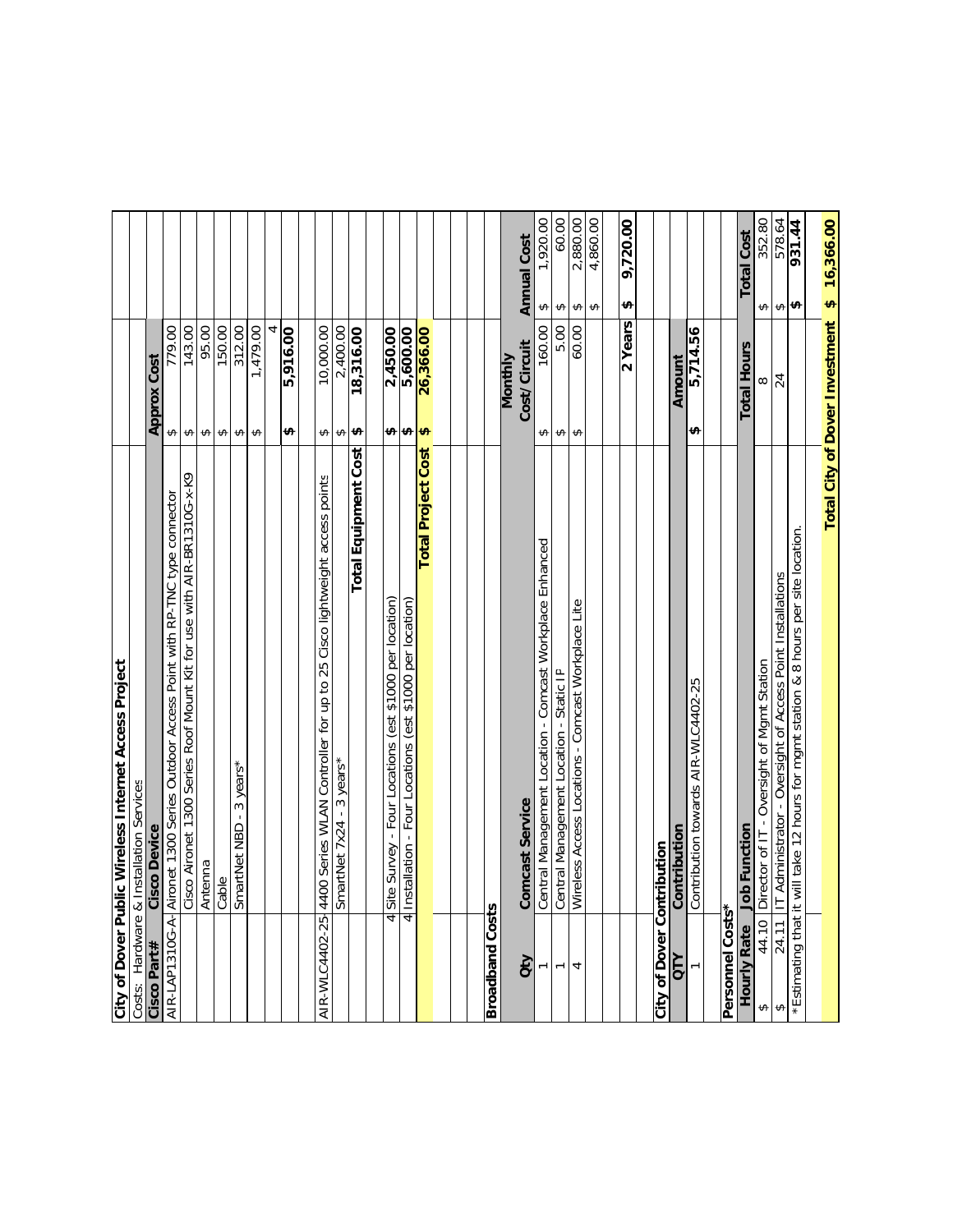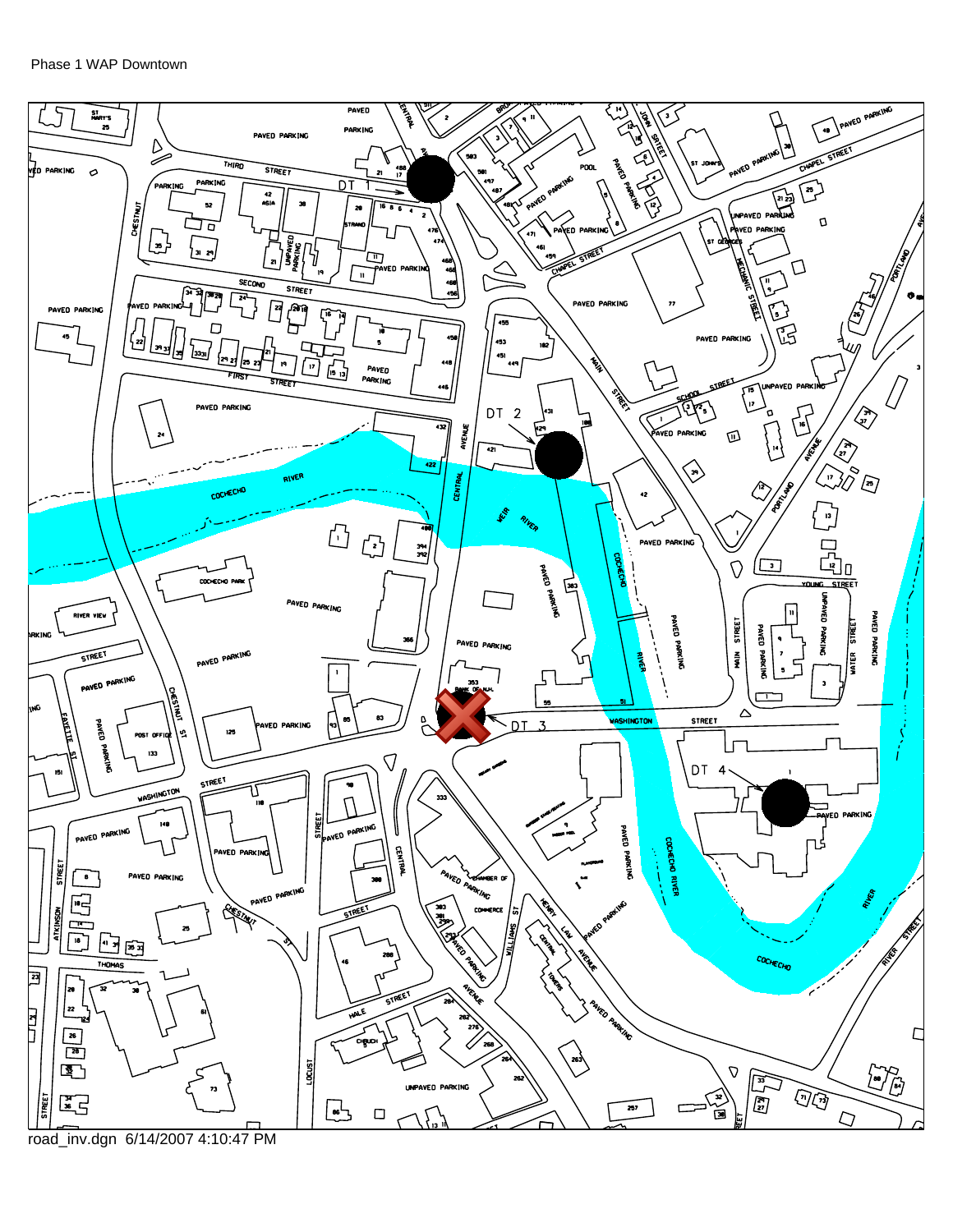## **Business Class and Commercial High-Speed Internet Acceptable Use Policy**

Comcast may revise this Business Class and Commercial High-Speed Internet Acceptable Use Policy (the "AUP" or "Policy") from time to time with or without notice by posting a new version of this document on the Comcast Web site at http://work.comcast.net/legal/aup.asp (or any successor URL(s)). All revised copies of the Policy are effective immediately upon posting. Accordingly, customers and users of Comcast's Business Class and other commercial Internet services (collectively, the "Service") should regularly visit our web site and review this Policy to ensure that their activities conform to the most recent version.

It is Comcast's intent to provide our customers with the best high speed Internet service possible. In order to accomplish this task, we have adopted this Policy. This Policy outlines acceptable use of the Service, as well as permissible and prohibited conduct for using the Service. This Policy, including its customer use restrictions, is in addition to the restrictions contained in the agreements and terms and conditions applicable to the Service (collectively, the "Agreement") . All capitalized terms used in this AUP that are not defined here have the meanings given to them in the Agreement.

It is the responsibility of all Comcast Business Services and commercial customers, and all others who have access to Comcast's network, ("customer," "you," or "your") to comply with this AUP and all Comcast policies. As a Service customer, it is your responsibility to secure your equipment so that it is not subject to external threats such as viruses, spam, and other methods of intrusion. Failure to comply with these or any other Comcast policies could result in the suspension or termination of your Service. If you do not agree to comply with all of these policies including the AUP, you must immediately stop use of the Service and notify Comcast so that your account may be closed. In this case, termination or other charges may apply.

**Note:** Comcast reserves the right to immediately terminate the Service and the Agreement if you engage in any of the prohibited activities listed in this AUP or if you use the Comcast Equipment or Service in a way which is contrary to any Comcast policies or any of Comcast's suppliers' policies. In this case, termination or other charges may apply. You must strictly adhere to any policy set forth by another service provider accessed through the Service.

#### **Prohibited Uses and Activities**

Prohibited uses include, but are not limited to, using the Service, Customer-Provided Equipment, Comcast Equipment or any other equipment used in connection with the Service to:

Prohibited uses include, but are not limited to, using the Service, Customer-Provided Equipment, Comcast Equipment or any other equipment used in connection with the Service to:

i) undertake or accomplish any unlawful purpose. This includes, but is not limited to, posting, storing, transmitting or disseminating information, data or material which is libelous, obscene, unlawful, threatening, defamatory, or which infringes the intellectual property rights of any person or entity, or which in any way constitutes or encourages conduct that would constitute a criminal offense, give rise to civil liability, or otherwise violate any local, state, federal or international law, order or regulation;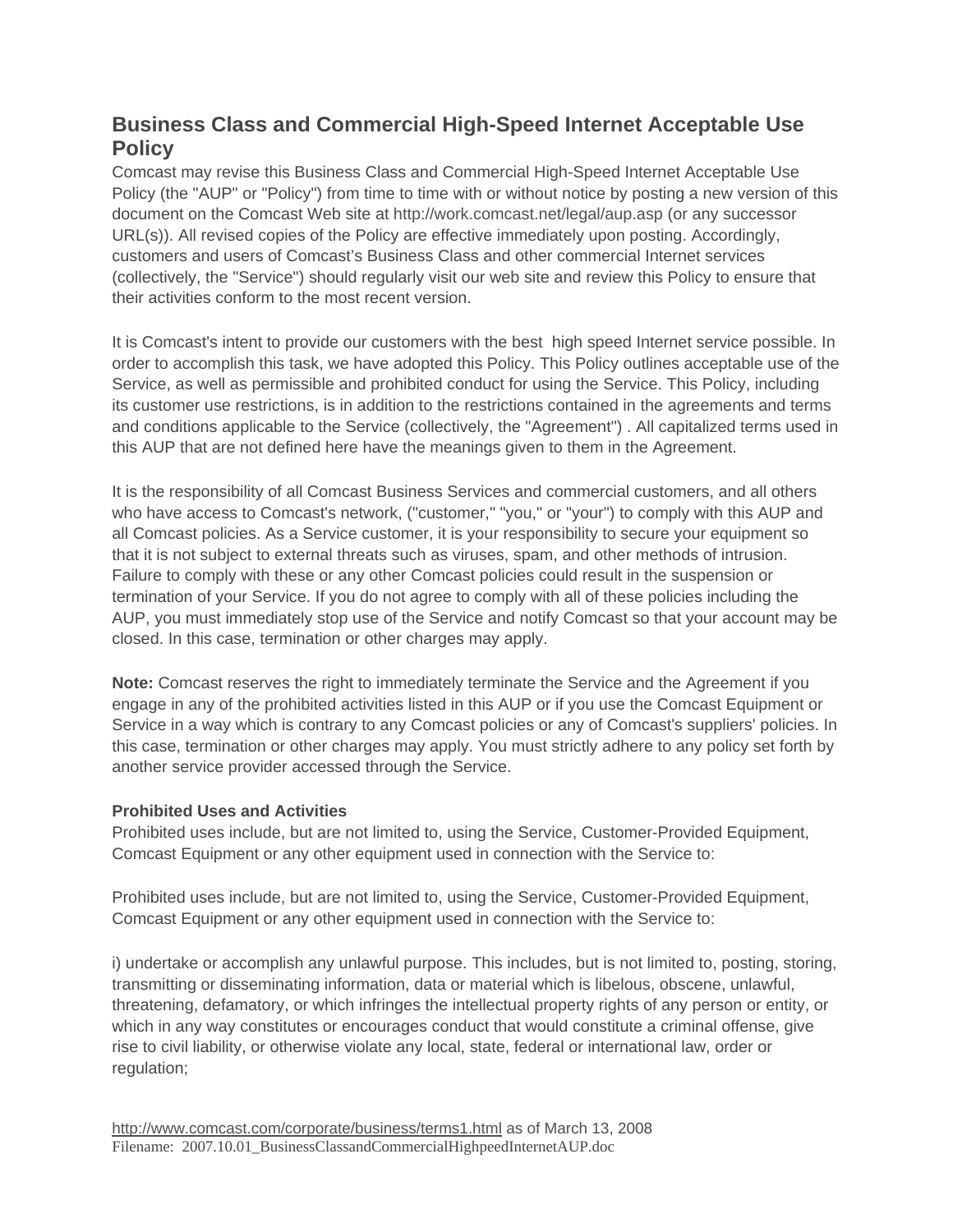ii) post, store, send, transmit, or disseminate any information or material which a reasonable person could deem to be objectionable, offensive, indecent, pornographic, abusive, harassing, threatening, embarrassing, distressing, vulgar, hateful, racially or ethnically offensive, or otherwise inappropriate, regardless of whether this material or its dissemination is unlawful;

iii) access any other person's computer or computer system, software, or data without their knowledge and consent; breach the security of another user; or attempt to circumvent the user authentication or security of any host, network, or account. This includes, but is not limited to, accessing data not intended for you, logging into or making use of a server or account you are not expressly authorized to access, or probing the security of other hosts, networks, or accounts;

iv) use or distribute tools designed or used for compromising security, such as password guessing programs, decoders, password gatherers, analyzers, cracking tools, packet sniffers, encryption circumvention devices, or Trojan Horse programs. Network probing or port scanning tools are only permitted when used to diagnose a problem with your local area network ("LAN"), or if explicitly authorized by the destination host and/or network. Unauthorized port scanning, for any reason, is strictly prohibited;

v) upload, post, publish, transmit, reproduce, create derivative works of, or distribute in any way information, software or other material obtained through the Service or otherwise which is protected by copyright or other proprietary right, without obtaining permission of the owner;

vi) copy, distribute, or sublicense any software provided in connection with the Service by Comcast or any third party, except that you may make one copy of each software program for back-up purposes only;

vii) restrict, inhibit, or otherwise interfere with the ability of any other person, regardless of intent, purpose or knowledge, to use or enjoy the Service, including, without limitation, posting or transmitting any information or software which contains a worm, virus, or other harmful feature, or generating levels of traffic sufficient to impede others' ability to send or retrieve information;

viii) restrict, inhibit, interfere with, or otherwise disrupt or cause a performance degradation, regardless of intent, purpose or knowledge, to the Service or any Comcast (or Comcast supplier) host, server, backbone network, node or service, or otherwise cause a performance degradation to any Comcast (or Comcast supplier) facilities used to deliver the Service;

ix) resell the Service or otherwise make available to anyone outside the Premises the ability to use the Service (i.e. wi-fi, "hotspots," or other methods of networking), in whole or in part, directly or indirectly, or on a bundled or unbundled basis, or resell the Service or otherwise make available to anyone inside the Premises the ability to use the Service except for users specifically authorized by Comcast in accordance with an applicable Service plan;

x) use the Service for operation as an Internet service provider or, unless done with Comcast's approval in accordance with an applicable Service plan, use the Service as an end-point on a non-Comcast local area network or wide area network;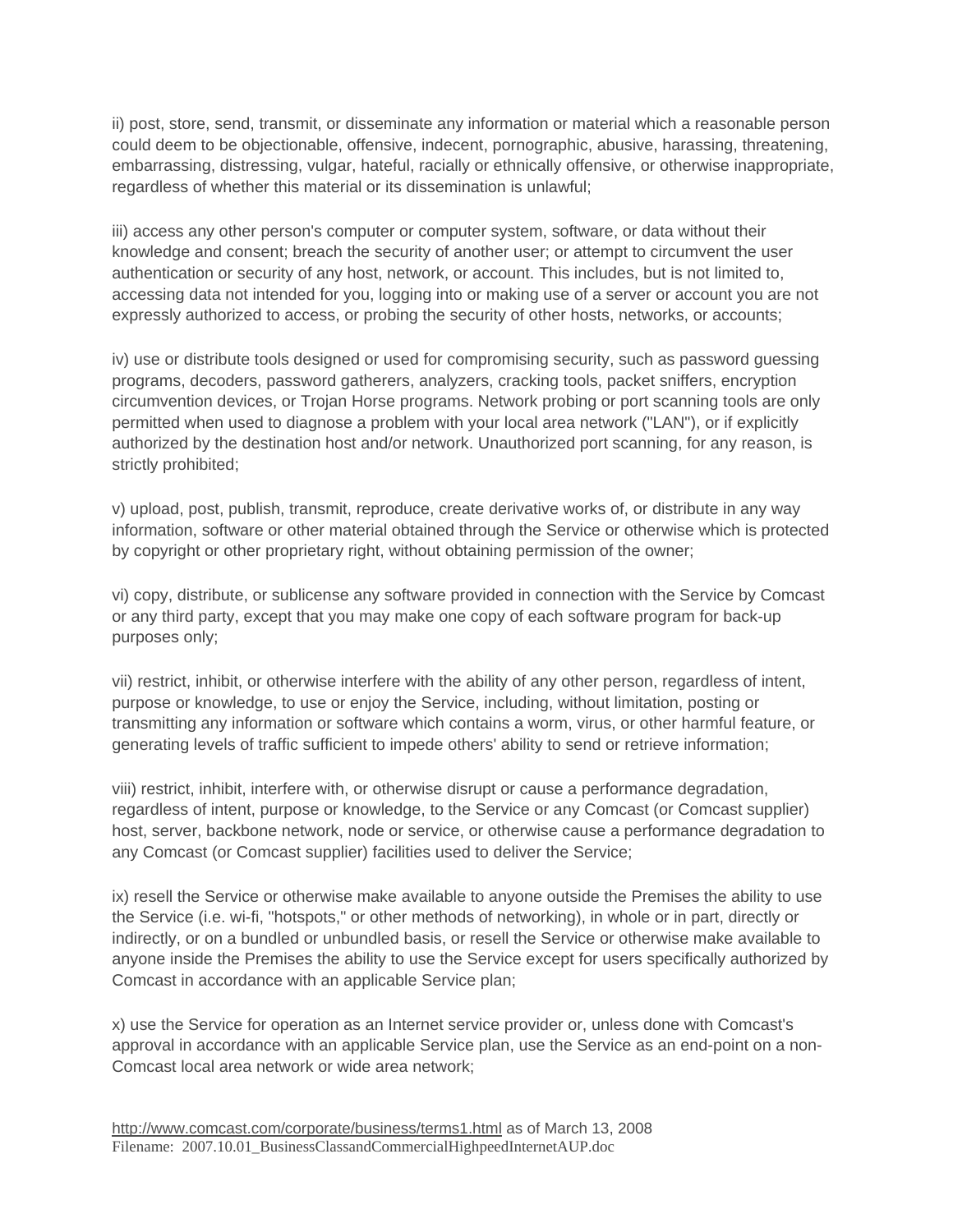xi) make the Service available to anyone other than you or your authorized employees or contractors (i.e. members of the public, customers of an establishment, hotel or motel guests and patrons, or persons in a residence hall or apartment building) unless done with Comcast's written approval in accordance with an applicable Service plan;

xii) transmit unsolicited bulk or commercial messages or "spam" in violation of law This includes, but is not limited to, unsolicited advertising, promotional materials or other solicitation material, bulk mailing of commercial advertising, chain mail, informational announcements, charity requests, and petitions for signatures;

xiii) send numerous copies of the same or substantially similar messages, empty messages, or messages which contain no substantive content, or send very large messages or files to a recipient that disrupts a server, account, newsgroup, or chat service;

xiv) distribute programs that remove locks or time-outs built into software (cracks);

xv) unless you subscribe to a Service plan that expressly provides for a static or statically assigned Internet protocol ("IP") address, run programs, equipment, or servers from the Premises that provide network content or any other services to anyone outside of your Premises LAN (Local Area Network), also commonly referred to as public services or servers. Examples of prohibited services and servers include, but are not limited to, e-mail, Web hosting, file sharing, and proxy services and servers;

xvi) initiate, perpetuate, or in any way participate in any pyramid or other illegal soliciting scheme;

xvii) participate in the collection of e-mail addresses, screen names, or other identifiers of others (without their prior consent), a practice sometimes known as spidering or harvesting, or participate in the use of software (including "spyware") designed to facilitate this activity;

xviii) collect responses from unsolicited messages;

xix) impersonate any person or entity, engage in sender address falsification, forge anyone else's digital or manual signature, or perform any other similar fraudulent activity;

xx) service, alter, modify, or tamper with the Comcast-Provided Equipment or Service or permit any other person to do the same who is not authorized by Comcast;

xxi) connect the Comcast-Provided Equipment to any computer outside of your Premises;

xxii) collect, or attempt to collect, personal information about third parties without their consent;

xxiii) interfere with computer networking or telecommunications service to any user, host or network, including, without limitation, denial of service attacks, flooding of a network, overloading a service, improper seizing and abuse of operator privileges and attempts to "crash" a host; and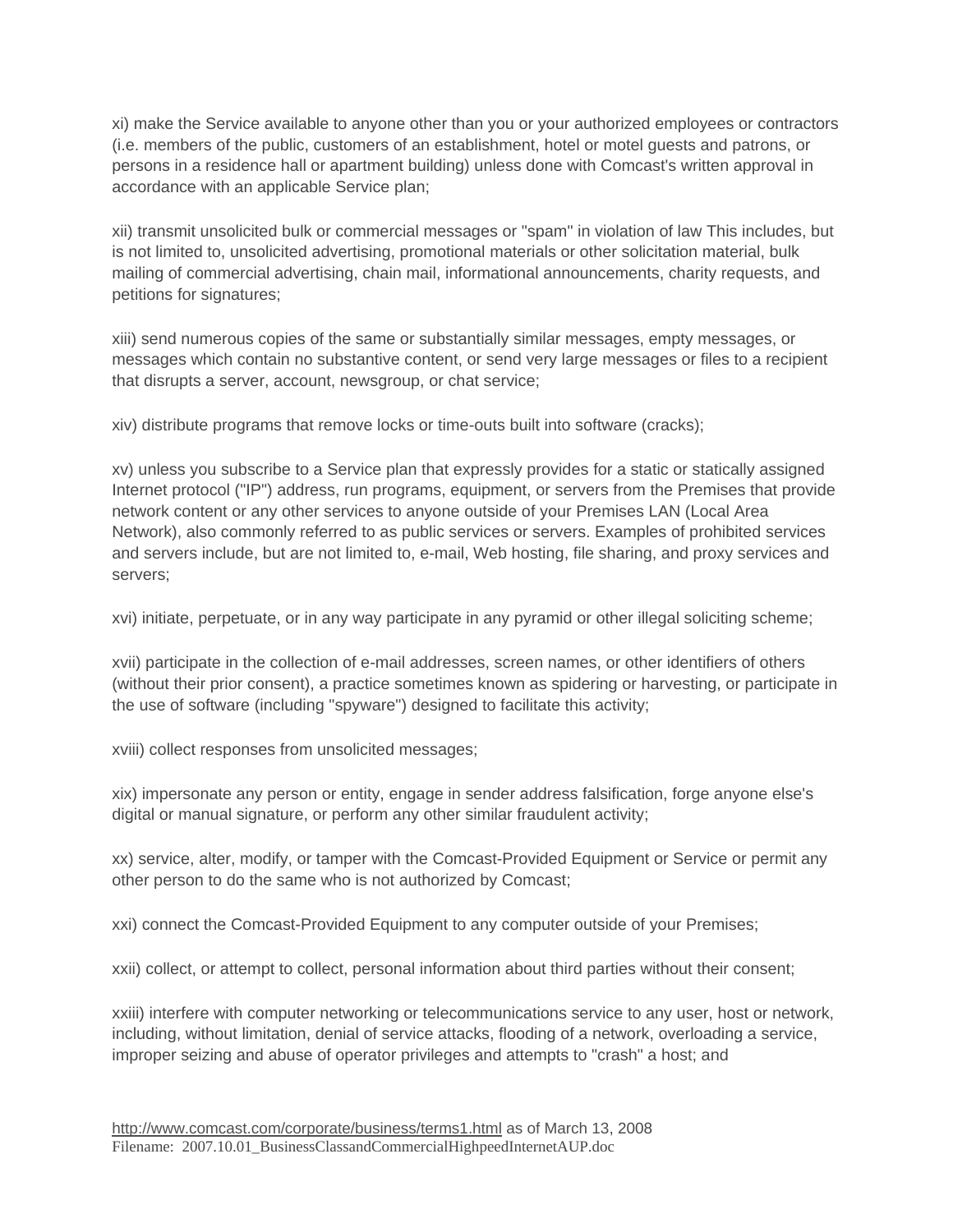xxiv) violate the rules, regulations, or policies applicable to any network, server, computer database, or web site that you access.

#### **Security**

You are responsible for any misuse of the Service, even if the misuse was committed by an employee, contractor, customer, or guest with access to your Service account. Therefore, you must take steps to ensure that others do not use your account to gain unauthorized access to the Service by, for example, strictly maintaining the confidentiality of your Service login and password. In all cases, you are solely responsible for the security of any device you choose to connect to the Service, including any data stored or shared on that device. Comcast recommends against enabling file or printer sharing of any sort unless you do so in strict compliance with all security recommendations and features provided by Comcast and the manufacturer of the applicable file or printer sharing devices. Any files or devices you choose to make available for shared access on a LAN, for example, should be protected with a strong password or as otherwise appropriate.

#### **Inappropriate Content and Transmissions**

Comcast reserves the right, but not the obligation, to refuse to transmit or post and to remove or block any information or materials, in whole or in part, that it, in its sole discretion, deems to be offensive, indecent, or otherwise inappropriate, regardless of whether this material or its dissemination is unlawful. Neither Comcast nor any of its affiliates, suppliers, or agents have any obligation to monitor transmissions or postings made on the Service. However, Comcast and its affiliates, suppliers, and agents have the right to monitor these transmissions and postings from time to time for violations of this Policy and to disclose, block, or remove them in accordance with the Agreement and any other applicable policies.

#### **Electronic Mail**

The Service may not be used to send unsolicited bulk or commercial messages in violation of law and may not be used to collect responses from unsolicited e-mail sent from accounts on other Internet hosts or e-mail services that violate this Policy or the acceptable use policy of any other Internet service provider. Moreover, unsolicited e-mail may not direct the recipient to any web site or other resource which uses the Service. Activities that have the effect of facilitating unsolicited commercial e-mail or unsolicited bulk e-mail in violation of law, whether or not the e-mail is commercial in nature, are prohibited. Forging, altering, or removing electronic mail headers is prohibited. You may not reference Comcast or the Comcast network (e.g. by including "Organization: Comcast" in the header or by listing an IP address that belongs to Comcast or the Comcast network) in any unsolicited e-mail even if that e-mail is not sent through the Comcast network or Service.

Comcast Service plans limit the storage of messages on Comcast's servers to a set number of days and may set a fixed upper limit on the number of messages that you may send or receive through the Service. Neither Comcast nor any of its suppliers shall have any liability for the deletion of, or failure to store, messages or of the mis-delivery of, failure to deliver or the untimely delivery of messages.

Comcast is not responsible for forwarding e-mail sent to any comcast.net or other Comcast provided e-mail account which has been suspended or terminated. This e-mail will either be returned to the sender, ignored, deleted, or stored temporarily at Comcast's sole discretion. In the event that Comcast believes in its sole discretion that any subscriber name, account name, or e-mail address

http://www.comcast.com/corporate/business/terms1.html as of March 13, 2008 Filename: 2007.10.01\_BusinessClassandCommercialHighpeedInternetAUP.doc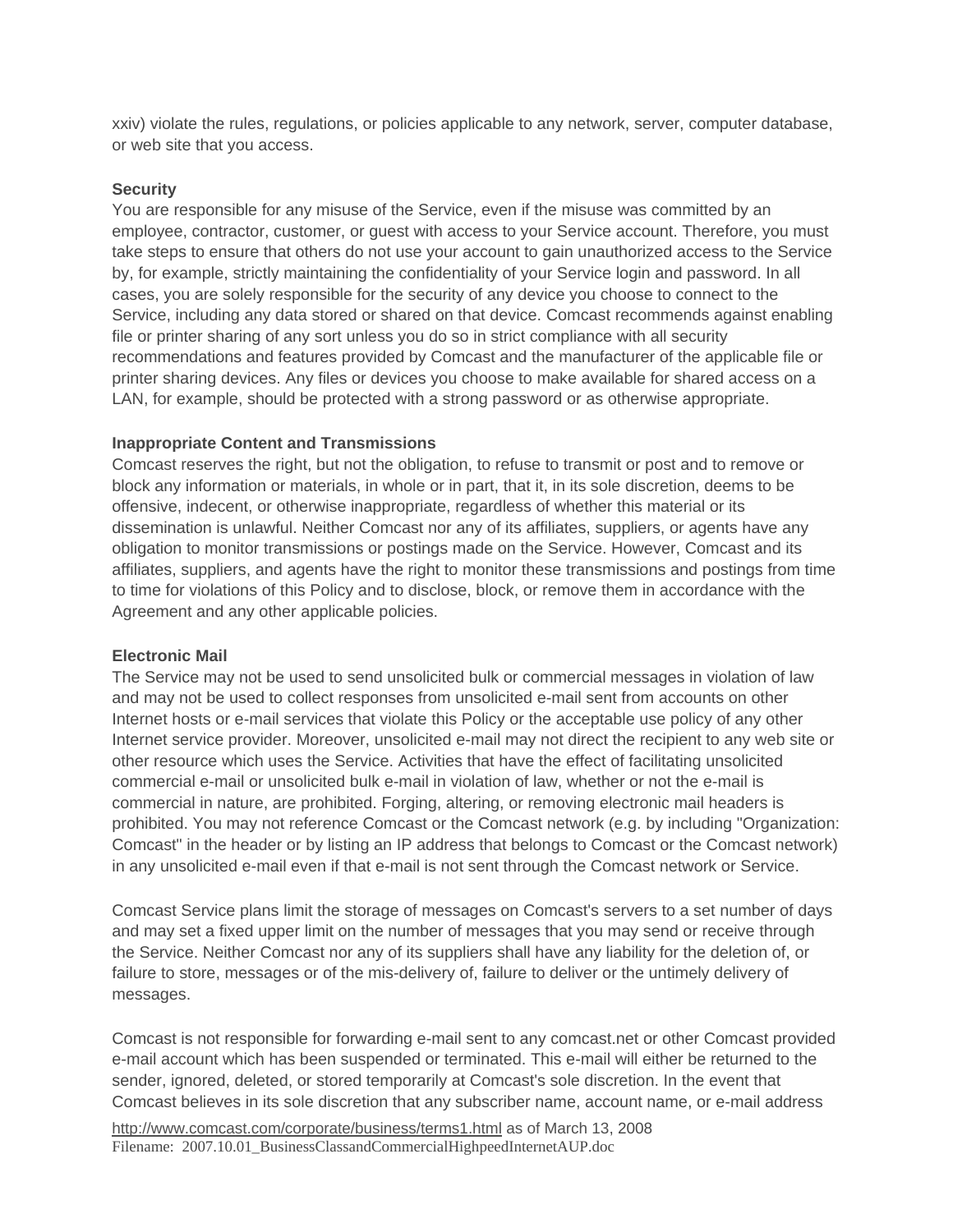(collectively, an "identifier") on the Service may be used for, or is being used for, any misleading, fraudulent, or other improper or illegal purpose, Comcast (i) reserves the right to block access to and prevent the use of any such identifier and (ii) may at any time require any customer to change his or her identifier. In addition, Comcast may at any time reserve any identifiers on the Service for Comcast's own purposes.

#### **Newsgroups**

Messages posted to newsgroups must comply with the written charters or FAQs for those newsgroups as well as any other terms and conditions applicable to any particular newsgroups or provider of newsgroups. Advertisements, solicitations, or other commercial messages should be posted only in those newsgroups whose charters or FAQs explicitly permit them. You are responsible for determining the policies of a given newsgroup before posting to it. Comcast reserves the right to discontinue access to any newsgroup at any time for any reason. Comcast Service plans limit the amount of newsgroup content that may be downloaded.

#### **Instant Messages**

You alone are responsible for the contents of your instant messages and the consequences of any instant messages. Comcast assumes no responsibility for the timeliness, mis-delivery, deletion or failure to store instant messages.

#### **Web Site Hosting**

As part of the Service, Comcast may provide you with web site hosting, access to web pages that you have developed, and storage space (collectively, "Comcast Web Site Hosting"), or under an applicable Service plan you may provide or obtain your own web site hosting and related services (collectively, "Customer Web Site Hosting"). You are solely responsible for any information that you or others publish or store using Comcast Web Site Hosting or Customer Web Site Hosting, and for the compliance with this Policy of Comcast Web Site Hosting and Customer Web Site Hosting. You must ensure that the intended recipient of any content made available through Comcast Web Site Hosting or Customer Web Site Hosting is appropriate. For example, you must take appropriate precautions to prevent minors from receiving or accessing inappropriate content. Comcast reserves the right to remove, block, or refuse to post or store any information or materials, in whole or in part, that it, in its sole discretion, deems to be offensive, indecent, or otherwise inappropriate regardless of whether this material or its dissemination is unlawful. This includes, but is not limited to: obscene material; defamatory, fraudulent or deceptive statements; threatening, intimidating or harassing statements, or material which violates the privacy rights or property rights of others (copyrights or trademarks, for example). For purposes of this Policy, "material" refers to all forms of communications including narrative descriptions, graphics (including photographs, illustrations, images, drawings, logos), executable programs and scripts, video recordings, and audio recordings. Comcast may remove or block content that you publish or attempt to publish using Comcast Web Site Hosting and terminate your Comcast Web Site Hosting and/or your use of the Service if we determine that you have violated the terms of this Policy. In this case, termination or other charges may apply.

#### **Network, Bandwidth, Data Storage and Other Limitations**

You must comply with all current bandwidth, data storage, and other limitations on the Service established by Comcast and its suppliers. You must ensure that your activity (including, but not limited to, use made by you or others of the Service (including Web Site Hosting) does not restrict,

http://www.comcast.com/corporate/business/terms1.html as of March 13, 2008 Filename: 2007.10.01\_BusinessClassandCommercialHighpeedInternetAUP.doc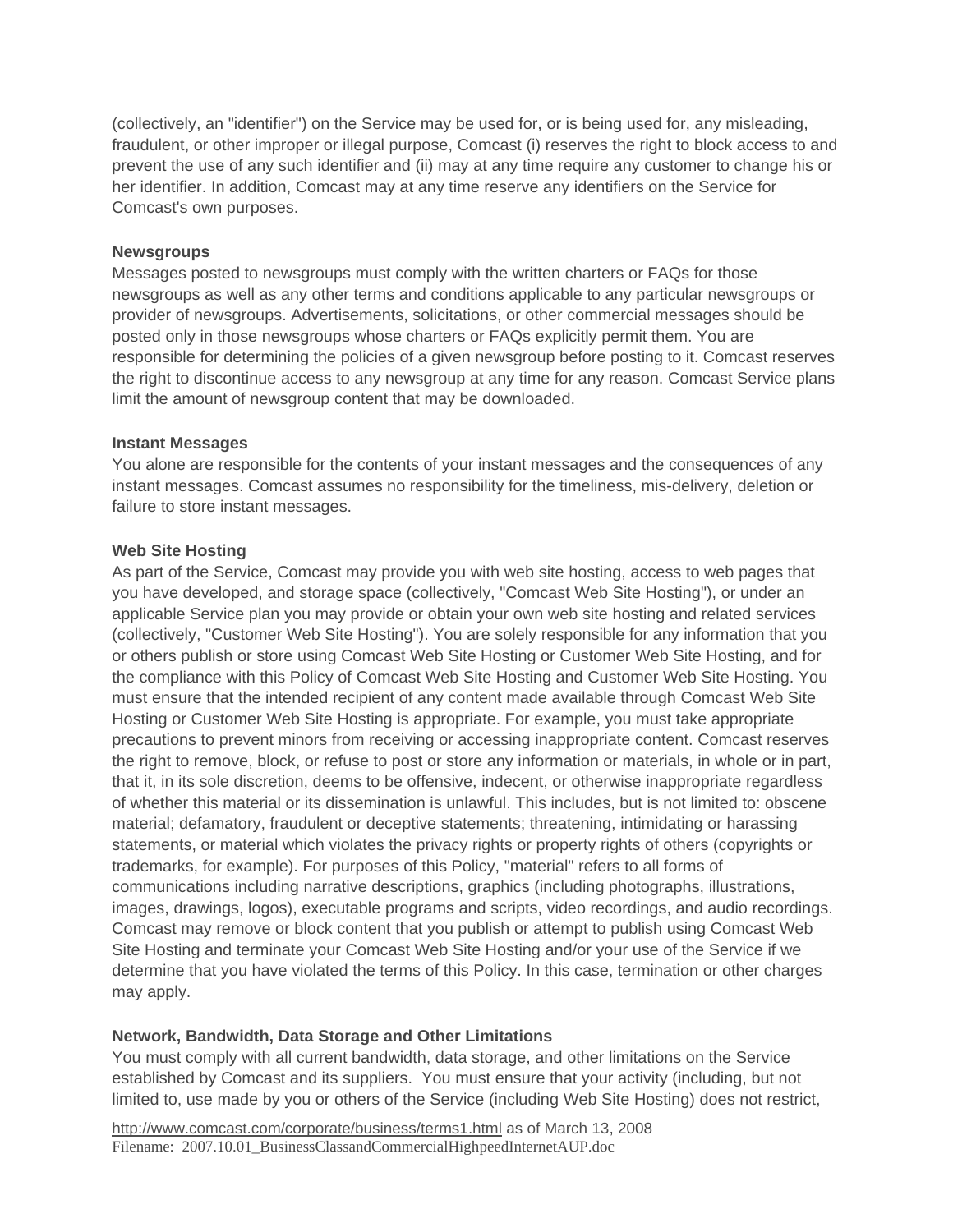inhibit, interfere with, or degrade any other user's use of the Service, nor represent (in the sole judgment of Comcast) an overly large burden on the network. In addition, you must ensure that your activities do not restrict, inhibit, interfere with, disrupt, degrade, or impede Comcast's ability to deliver the Service and monitor the Service, backbone, network nodes, and/or other network services.

You further agree to comply with all Comcast network, bandwidth, and data storage and usage limitations established by Comcast in its sole discretion. You must ensure that your bandwidth consumption using the Service does not exceed the limitations that are now in effect or may be established in the future. If your use of the Service results in the consumption of bandwidth in excess of the applicable limitations, that is a violation of this Policy. In such cases, Comcast may, in its sole discretion, terminate or suspend your Service account or request that you subscribe to a version of the Service with higher bandwidth usage limitations if you wish to continue to use the Service at higher bandwidth consumption levels. In the event of termination, termination or other charges may apply.

#### **Copyright Infringement**

Comcast is committed to complying with U.S. copyright and related laws, and requires all customers and users of the Service to comply with these laws. Accordingly, you may not store any material or content on, or disseminate any material or content over, the Service (or any part of the Service) in any manner that constitutes an infringement of third party intellectual property rights, including rights granted by U.S. copyright law. Owners of copyrighted works who believe that their rights under U.S. copyright law have been infringed may take advantage of certain provisions of the Digital Millennium Copyright Act of 1998 (the "DMCA") to report alleged infringements. It is Comcast's policy in accordance with the DMCA and other applicable laws to reserve the right to terminate the Service provided to any customer or user who is either found to infringe third party copyright or other intellectual property rights, including repeat infringers, or who Comcast believes in its sole discretion is infringing these rights. Comcast may terminate the Service at any time with or without notice for any affected customer or user. In this case, termination or other charges may apply.

Copyright owners may report alleged infringements of their works by sending Comcast's authorized agent a notification of claimed infringement that satisfies the requirements of the DMCA. Upon Comcast's receipt of a satisfactory notice of claimed infringement for these works, Comcast will respond expeditiously to either directly or indirectly (i) remove the allegedly infringing work(s) stored on the Service, if housed on a hosted Comcast Web Site or Comcast-hosted Web Site or (ii) disable access to the work(s). Comcast will also notify the affected Customer or user of the Service of the removal or disabling of access to the work(s). If the affected Customer or user believes in good faith that the allegedly infringing works have been removed or blocked by mistake or misidentification, then that person may send a counter notification to Comcast. Upon Comcast's receipt of a counter notification that satisfies the requirements of DMCA, Comcast will provide a copy of the counter notification to the person who sent the original notification of claimed infringement and will follow the DMCA's procedures with respect to a received counter notification. In all events, you expressly agree that Comcast will not be a party to any disputes or lawsuits regarding alleged copyright infringement.

Copyright owners may send Comcast a notification of claimed infringement to report alleged infringements of their works to: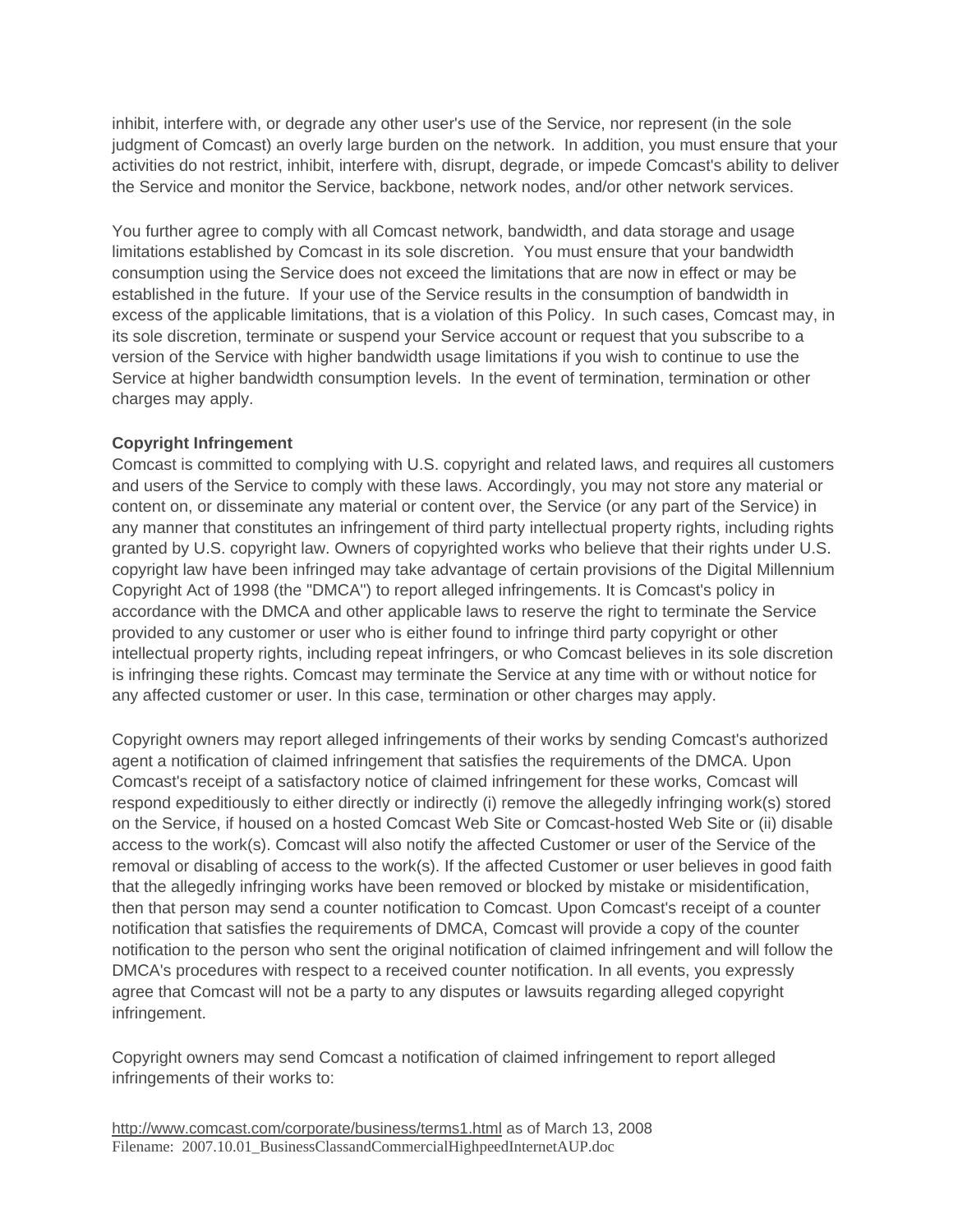G. Lipscomb and C. Padgett Comcast Cable Communications, LLC 650 Centerton Road Moorestown, NJ 08057 U.S.A. Phone: (856) 317-7272 Fax: (856) 317-7319 E-mail: dmca@comcast.net

Copyright owners may view and print a notification of claimed infringement form in HTML format. Complete the form and return it to Comcast. Comcast doesn't require that you use this form, and copyright owners may use their own notification of claimed infringement form that satisfies the requirements of Section 512(c)(3) of the U.S. Copyright Act. Under the DMCA anyone who knowingly makes misrepresentations regarding alleged copyright infringement may be liable to Comcast, the alleged infringer, and the affected copyright owner for any damages incurred in connection with the removal, blocking, or replacement of allegedly infringing material.

If a notification of claimed infringement has been filed against you, you can file a counter notification with Comcast's designated agent using the contact information shown above. All counter notifications must satisfy the requirements of Section 512(g)(3) of the U.S. Copyright Act.

#### **Violation of Acceptable Use Policy**

Comcast does not routinely monitor the activity of Service accounts for violation of this AUP. However, in our efforts to promote good citizenship within the Internet community, we will respond appropriately if we become aware of inappropriate use of our Service. Although Comcast has no obligation to monitor the Service and/or the network, Comcast and its suppliers reserve the right at any time to monitor bandwidth, usage, transmissions, and content from time to time to operate the Service; to identify violations of this Policy; and/or to protect the network, the Service and Comcast users.

Comcast prefers to advise customers of inappropriate behavior and any necessary corrective action. However, if the Service is used in a way which Comcast or its suppliers, in their sole discretion, believe violate this AUP, Comcast or its suppliers may take any responsive actions they deem appropriate. These actions include, but are not limited to, temporary or permanent removal of content, cancellation of newsgroup posts, filtering of Internet transmissions, and the immediate suspension or termination of all or any portion of the Service. In this case, termination or other charges may apply. Neither Comcast nor its affiliates, suppliers, or agents will have any liability for any these responsive actions. These actions are not Comcast's exclusive remedies and Comcast may take any other legal or technical action it deems appropriate.

Comcast reserves the right to investigate suspected violations of this AUP, including the gathering of information from the user or users involved and the complaining party, if any, and examination of material on Comcast's servers and network. During an investigation, Comcast may suspend the account or accounts involved and/or remove or block material which potentially violates this Policy. In this case, termination or other charges may apply. You expressly authorize Comcast and its suppliers to cooperate with (i) law enforcement authorities in the investigation of suspected legal violations, and (ii) and system administrators at other Internet service providers or other network or computing facilities in order to enforce this Policy. This cooperation may include Comcast providing

http://www.comcast.com/corporate/business/terms1.html as of March 13, 2008 Filename: 2007.10.01\_BusinessClassandCommercialHighpeedInternetAUP.doc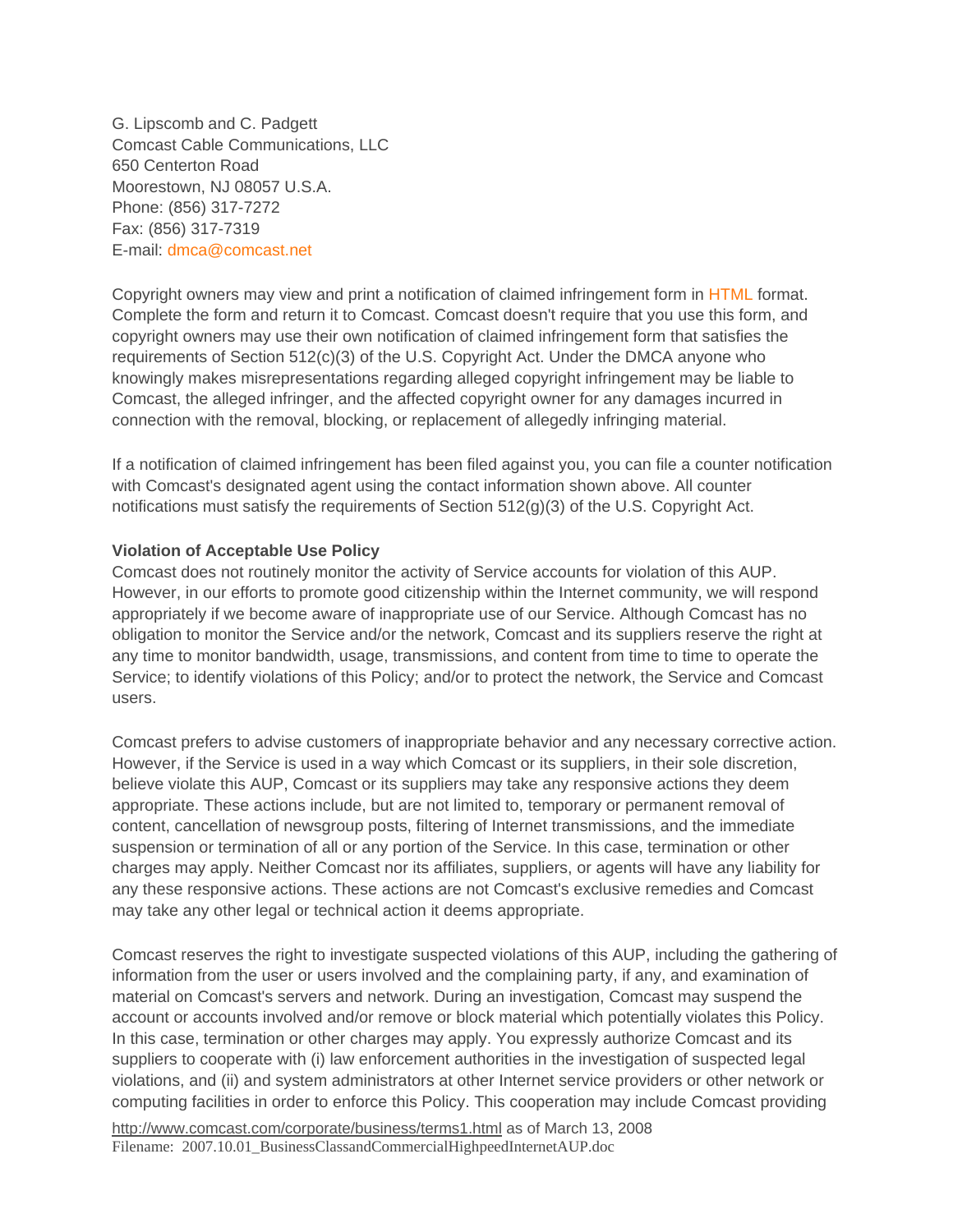available personally identifiable information about you to law enforcement or system administrators, including, but not limited to, username, subscriber name, and other account information. Upon termination of your account, Comcast is authorized to delete any files, programs, data and e-mail messages associated with your account.

The failure of Comcast or its suppliers to enforce this AUP, for whatever reason, shall not be construed as a waiver of any right to do so at any time. You agree that if any portion of this Policy is held invalid or unenforceable, that portion will be construed consistent with applicable law as nearly as possible, and the remaining portions will remain in full force and effect.

You agree to indemnify, defend and hold harmless Comcast and its affiliates, suppliers, and agents against all claims and expenses (including reasonable attorney fees) resulting from you engaging in any of the prohibited activities listed in this AUP or resulting from your violation of the AUP or of any other posted Comcast policy related to the Service. Your indemnification will survive any termination of the Agreement.

Revised and Effective October 1, 2007

#### Close Window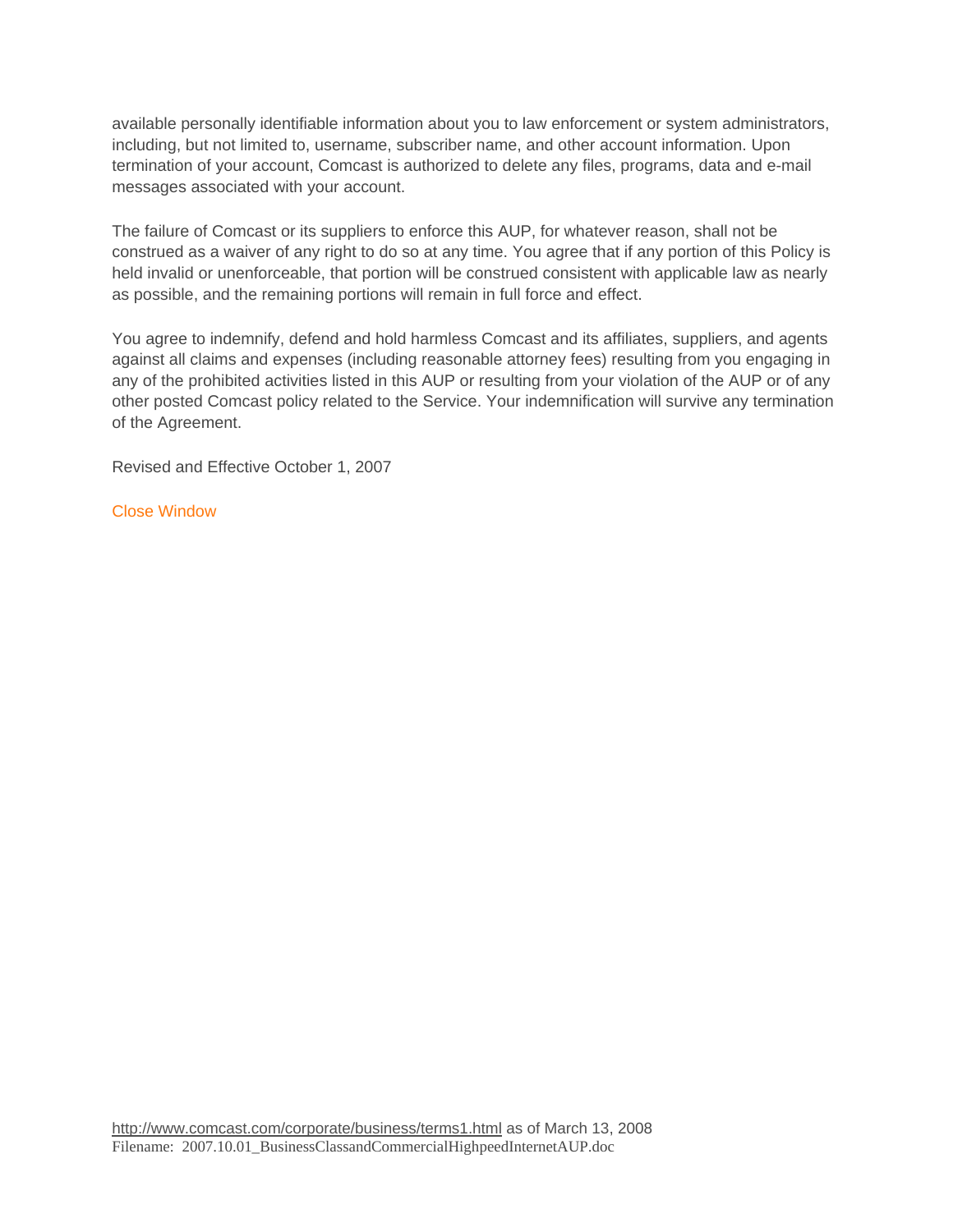DANIEL R LYNCH Finance Director [d.lynch@ci.dover.nh.us](mailto:jeff.harrington@ci.dover.nh.us)

ANN M. LEGERE Purchasing Agent [a.legere@ci.dover.nh.us](mailto:a.legere@ci.dover.nh.us)



288 Central Avenue Dover, New Hampshire 03820-4169

> (603) 516-6030 Fax: (603) 516-6097 www.ci.dover.nh.us

*City of Dover, New Hampshire*  OFFICE OF THE FINANCE DIRECTOR

 **April 25, 2008**

 **Request for Proposal B08080** 

**"Wireless Internet Access Project"**

# **ADDENDUM #1**

Please be advised of change in RFP Document under Cost Section:

- Currently states not to send a cost proposal. THIS IS INCORRECT
- **Please include in response the cost proposal for site survey, hardware, install/configuration and support as well as any other fees not list here**.

Please mark your return envelope "Addendum 1 received". I apologize for any inconvenience this may have caused you.

Thank you for your attention to this notification. Your participation in our RFP solicitation process is appreciated.

## **RFP with cost proposal will now be due back no later than May 5, 2008 at 2:30 p.m. EST**

Please revisit Addendum # 1 on the City of Dover Website [www.ci.dover.nh.us](http://www.ci.dover.nh.us/).

 Ann M. Legere Purchasing Agent

*\*IMPORTANT: If you are not interested in submitting a quotation on this particular bid request, but wish to remain on our active bid list, please sign and return the attached form with a NO BID indication. Failure to respond in this manner will result in deletion from our bid list.* 

*Vendors wishing to respond to a bid request with alternates to specifications must notify the Purchasing Office no less than five (5) days prior to the bid request opening date. If the proposed changes are acceptable, the City will advise other potential respondents, thereby maintaining*  equality in the bid process. Failure to advise the City could result either in rejection of the alternate proposal or in an untimely extension of *the sealed bid process.* 

*Vendors may be asked, as part of the bid evaluation process, to supply company financial information. This data will be held in the strictest confidence and be utilized only to help assess the stability of a responding firm. The records will be returned to you after identifying the successful respondent to the bid request.*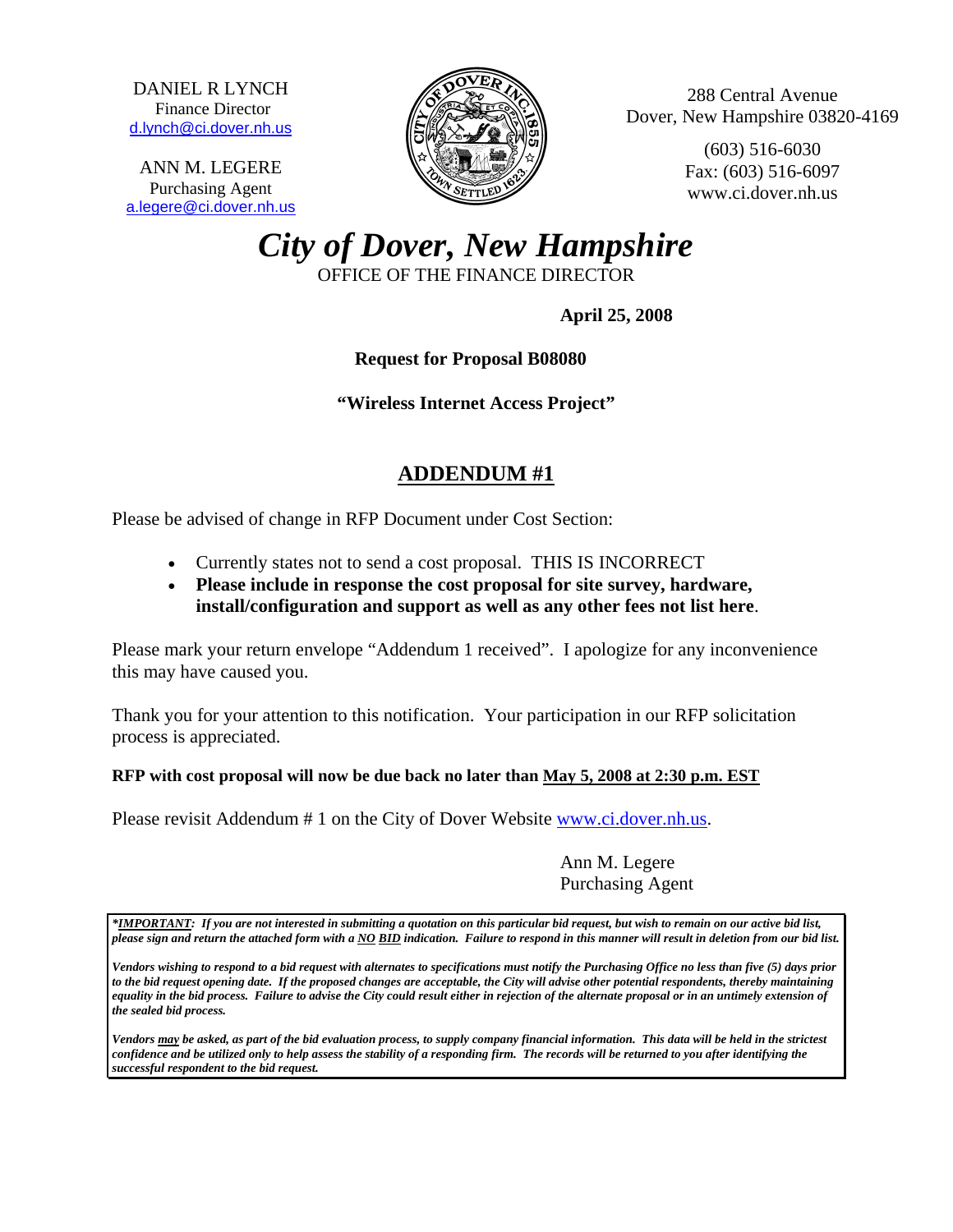DANIEL R LYNCH Finance Director [d.lynch@ci.dover.nh.us](mailto:jeff.harrington@ci.dover.nh.us)

ANN M. LEGERE Purchasing Agent [a.legere@ci.dover.nh.us](mailto:a.legere@ci.dover.nh.us)



288 Central Avenue Dover, New Hampshire 03820-4169

> (603) 516-6030 Fax: (603) 516-6097 www.ci.dover.nh.us

*City of Dover, New Hampshire*  OFFICE OF THE FINANCE DIRECTOR

 **May 1, 2008**

## **Request for Proposal B08080 "Wireless Internet Access Project"**

## **ADDENDUM #2**

Please be advised of change in RFP Document: Questions and Answers:

1. Will the wireless core location and all access point locations have static IP assignments within the same subnet?

a. At this time, the public static IP addresses assigned at the core location and at each access point location cannot be guaranteed to be on the same subnet.

- 2. Was a router overlooked in initial grant proposal or are you planning on using an existing router? a. A router was overlooked. Please propose any and all hardware required to implement your solution. The key goal is to offer a solution that provides downtown wireless Internet access to the public within the Dover downtown area utilizing the Internet access provided in some fashion. Other than that, you have full freedom to propose a solution.
- 3. Is a NH Licensed Engineer required per RFP specifications? a. No, a NH licensed engineer is not required. Please disregard this language in Section VI, Submittal Requirements of the original request for proposal.
- 4. Section VI, Submittal Requirements inaccurate.
	- a. Please disregard language referencing a bridge within Statement of Project Requirements.
	- b. Please disregard reference to "Attachment B Design Procedures for Municipally Managed Project" with Scope of Services.
	- c. Please disregard reference to and organization chart within Team.
	- d. Please provide any certifications your company holds in relation to the hardware solution you are proposing.

## **In order to accommodate any changes needed for your solution, response deadline has been extended to Wednesday May 7th, 2:30pm est**

Please mark your return envelope "Addendum 1 and 2 received". I apologize for any inconvenience this may have caused you.

Please revisit Addendum # 2 on the City of Dover Website [www.ci.dover.nh.us](http://www.ci.dover.nh.us/).

 Ann M. Legere Purchasing Agent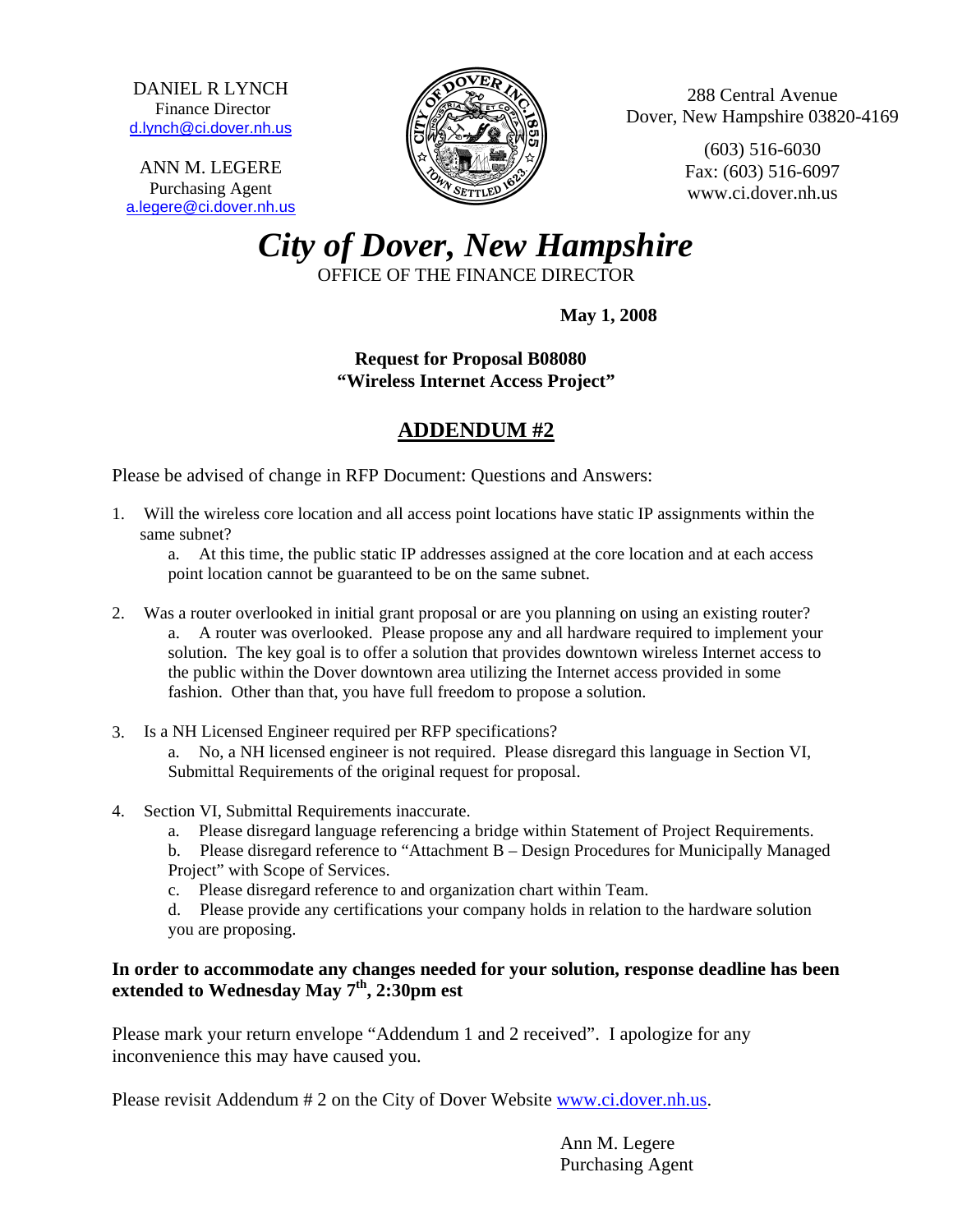*\*IMPORTANT: If you are not interested in submitting a quotation on this particular bid request, but wish to remain on our active bid list, please sign and return the attached form with a NO BID indication. Failure to respond in this manner will result in deletion from our bid list.* 

*Vendors wishing to respond to a bid request with alternates to specifications must notify the Purchasing Office no less than five (5) days prior to the bid request opening date. If the proposed changes are acceptable, the City will advise other potential respondents, thereby maintaining*  equality in the bid process. Failure to advise the City could result either in rejection of the alternate proposal or in an untimely extension of *the sealed bid process.* 

*Vendors may be asked, as part of the bid evaluation process, to supply company financial information. This data will be held in the strictest confidence and be utilized only to help assess the stability of a responding firm. The records will be returned to you after identifying the successful respondent to the bid request.*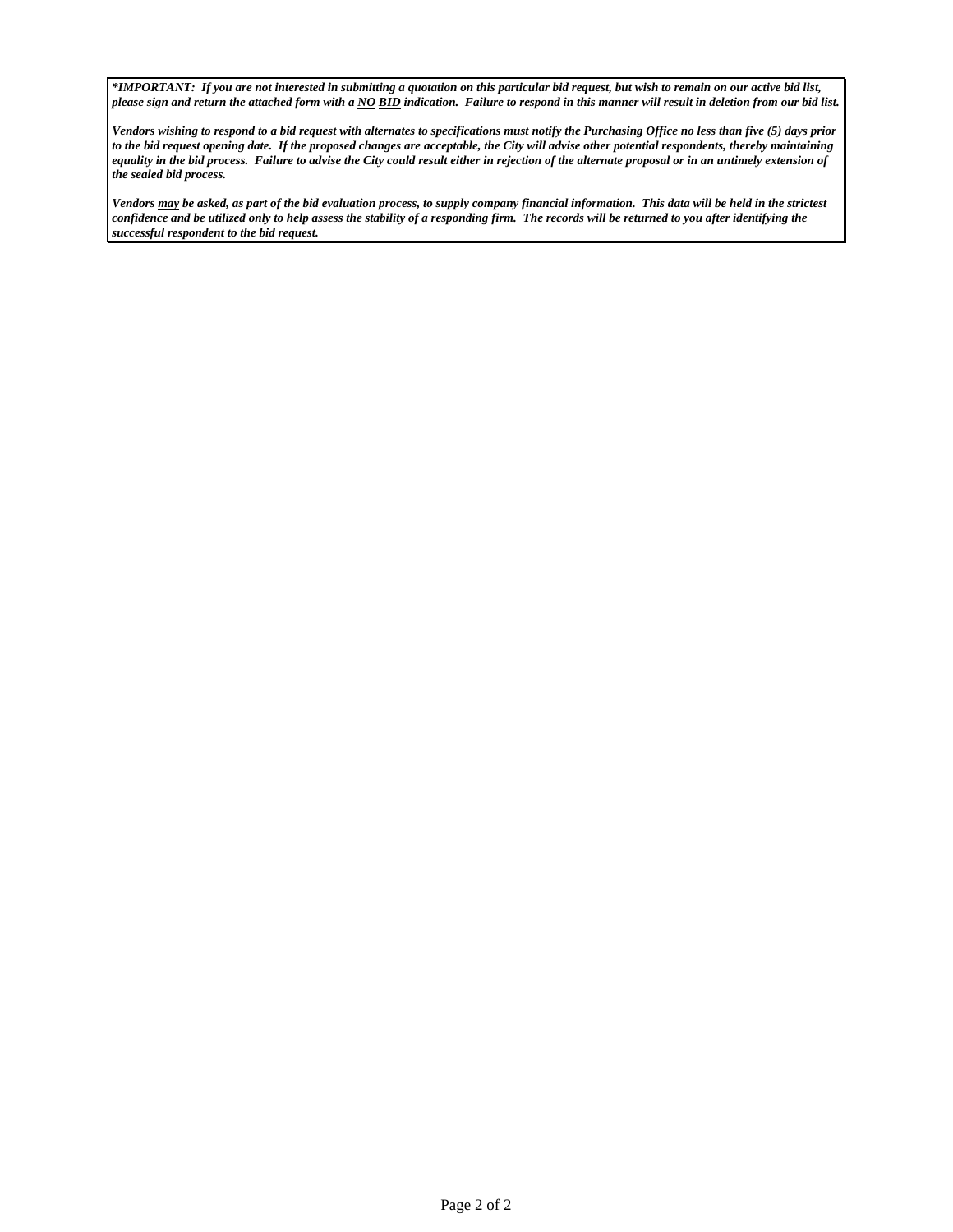DANIEL R LYNCH Finance Director d.lynch@ci.dover.nh.us

ANN M. LEGERE Purchasing Agent a.legere@ci.dover.nh.us



288 Central Avenue Dover, New Hampshire 03820-4169

> (603) 516-6030 Fax: (603) 516-6097 www.ci.dover.nh.us

*City of Dover, New Hampshire*  OFFICE OF THE FINANCE DIRECTOR

 **May 6, 2008**

 **Request for Proposal B08080 "Wireless Internet Access Project"**

## **ADDENDUM #3**

Please be advised of change in RFP Document: Questions and Answers:

## **In order to accommodate any changes needed for your solution, response deadline has been extended to Wednesday May 14th, 3:00pm est**

Please mark your return envelope "Addendum 1 and 2 and 3 received". I apologize for any inconvenience this may have caused you.

Please revisit Addendum # 3 on the City of Dover Website www.ci.dover.nh.us.

 Ann M. Legere Purchasing Agent

*\*IMPORTANT: If you are not interested in submitting a quotation on this particular bid request, but wish to remain on our active bid list, please sign and return the attached form with a NO BID indication. Failure to respond in this manner will result in deletion from our bid list.* 

*Vendors wishing to respond to a bid request with alternates to specifications must notify the Purchasing Office no less than five (5) days prior to the bid request opening date. If the proposed changes are acceptable, the City will advise other potential respondents, thereby maintaining equality in the bid process. Failure to advise the City could result either in rejection of the alternate proposal or in an untimely extension of the sealed bid process.* 

*Vendors may be asked, as part of the bid evaluation process, to supply company financial information. This data will be held in the strictest confidence and be utilized only to help assess the stability of a responding firm. The records will be returned to you after identifying the successful respondent to the bid request.*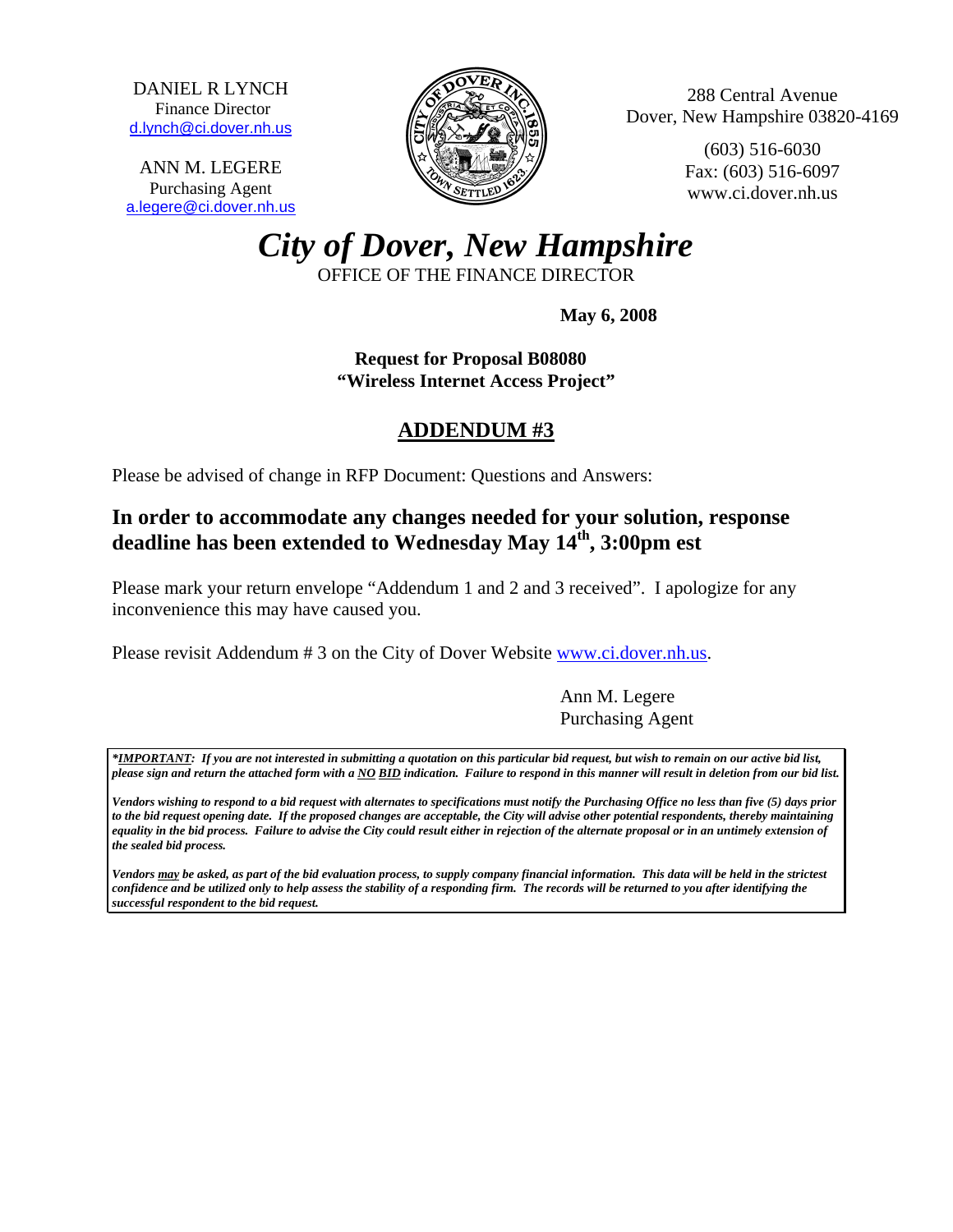DANIEL R LYNCH Finance Director [d.lynch@ci.dover.nh.us](mailto:jeff.harrington@ci.dover.nh.us)

ANN M LEGERE Purchasing Agent [a.legere@ci.dover.nh.us](mailto:d.kelly@ci.dover.nh.us)



288 Central Avenue Dover, New Hampshire 03820-4169

> (603) 516-6030 Fax: (603) 516-6097 www.ci.dover.nh.us

# *City of Dover, New Hampshire*

OFFICE OF THE FINANCE DIRECTOR

# **Bid Results Wireless Internet Connections #B08080**

|                                    | Fees          | Alternate 1      | Alternate 2 |
|------------------------------------|---------------|------------------|-------------|
| <b>Vendor Name</b>                 |               |                  |             |
| <b>Ayacht Technology Solutions</b> | \$24,000.00   | \$56,500.00      | \$62,500.00 |
| PO Box 955                         |               |                  |             |
| Bolton Ma 01740                    |               |                  |             |
| RB Allan Co Inc                    | \$25,300.00   |                  |             |
| PO Box 770                         |               |                  |             |
| 131 Lafayette Rd                   |               |                  |             |
| No Hampton NH 03862                |               |                  |             |
| <b>Summit Technologies</b>         | \$29,368.13   |                  |             |
| <b>187 Commerce St</b>             |               |                  |             |
| Williston VT 05495                 |               |                  |             |
| <b>Connectivity Point</b>          | \$33,975 1 yr | $$41,725.003$ yr |             |
| 1Po Box 158                        |               |                  |             |
| Newfields NH 03856                 |               |                  |             |
| LongChamps Electrical              | NB            |                  |             |
| 700 Harvey Rd                      |               |                  |             |
| Manchester NH 03103                |               |                  |             |
| Interstate Electrical              | NB            |                  |             |
| 15 Cote Ln                         |               |                  |             |
| Bedford NH 03110                   |               |                  |             |
| <b>Sideband Systems</b>            | NB            |                  |             |
| 30 Rantoul St                      |               |                  |             |
| Beverly MA 01915                   |               |                  |             |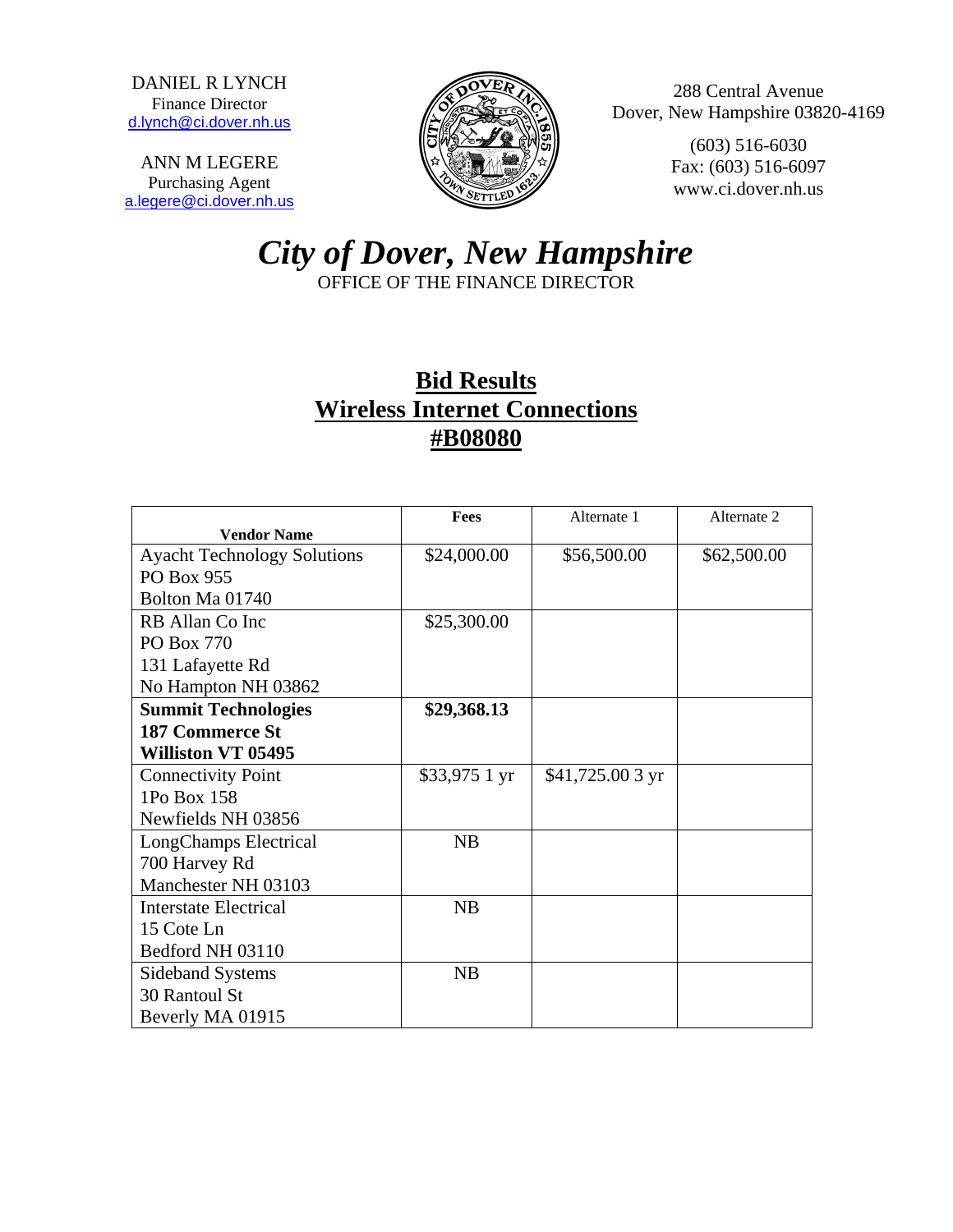

**Agenda Item#:**

Resolution Number: **R - 2008.05.28 - 76** Resolution Re: Public Wireless Internet Access B08080

- WHEREAS: Sealed bid B08080 was requested and received for a public wireless internet access project on May 14, 2008 at 3:00pm; and
- WHEREAS: This project is the result of a State of New Hampshire Telecommunications Grant that was submitted by the City of Dover, Greater Dover Chamber of Commerce and Dover Main Street programs in June 2007 and awarded in August 2007 and use of the Technology Grant Funds provided for in the Comcast Cable Franchise Renewal Agreement approved in December of 2007; and
- WHEREAS: Four bids and three no bids were received with varying rates and services. The bid meeting specifications and deemed most advantageous to the City of Dover was submitted by Summit Technologies of Williston, VT in the amount of \$29,368.13 for public wireless internet access in the downtown Dover area.

#### NOW, THEREFORE, BE IT RESOLVED BY THE MAYOR AND DOVER CITY COUNCIL THAT:

The Purchasing Agent is hereby authorized to issue a Purchase Order to Summit Technologies of Williston VT for public wireless internet access services in the amount of \$29,368.13 and to be charged to the following accounts.

| Financing                  |                           |                              |             |             |
|----------------------------|---------------------------|------------------------------|-------------|-------------|
| Account                    | Description               | <b>Appropriation Balance</b> |             | Charge      |
| 6100-49200-4745-1201-08-55 | Telecomunications Grant   | \$10,000.00                  | \$4,073.22  | \$4,073.22  |
| 6100-49200-4745-9100-00-55 | DoverNet - Capital Outlay | \$114,900.00                 | \$57,633.65 | \$25,294.91 |
|                            |                           |                              | Total       | \$29,368.13 |

#### **AUTHORIZATION**

| Approved as to Funding:    | Daniel R Lynch<br>Finance Director          | Sponsored by: Mayor Scott Myers<br>By request |
|----------------------------|---------------------------------------------|-----------------------------------------------|
| Approved as to Legal Form: | Allan B. Krans, Sr.<br><b>City Attorney</b> |                                               |
|                            | Recorded by: Karen Lavertu<br>City Clerk    |                                               |

#### **DOCUMENT HISTORY:**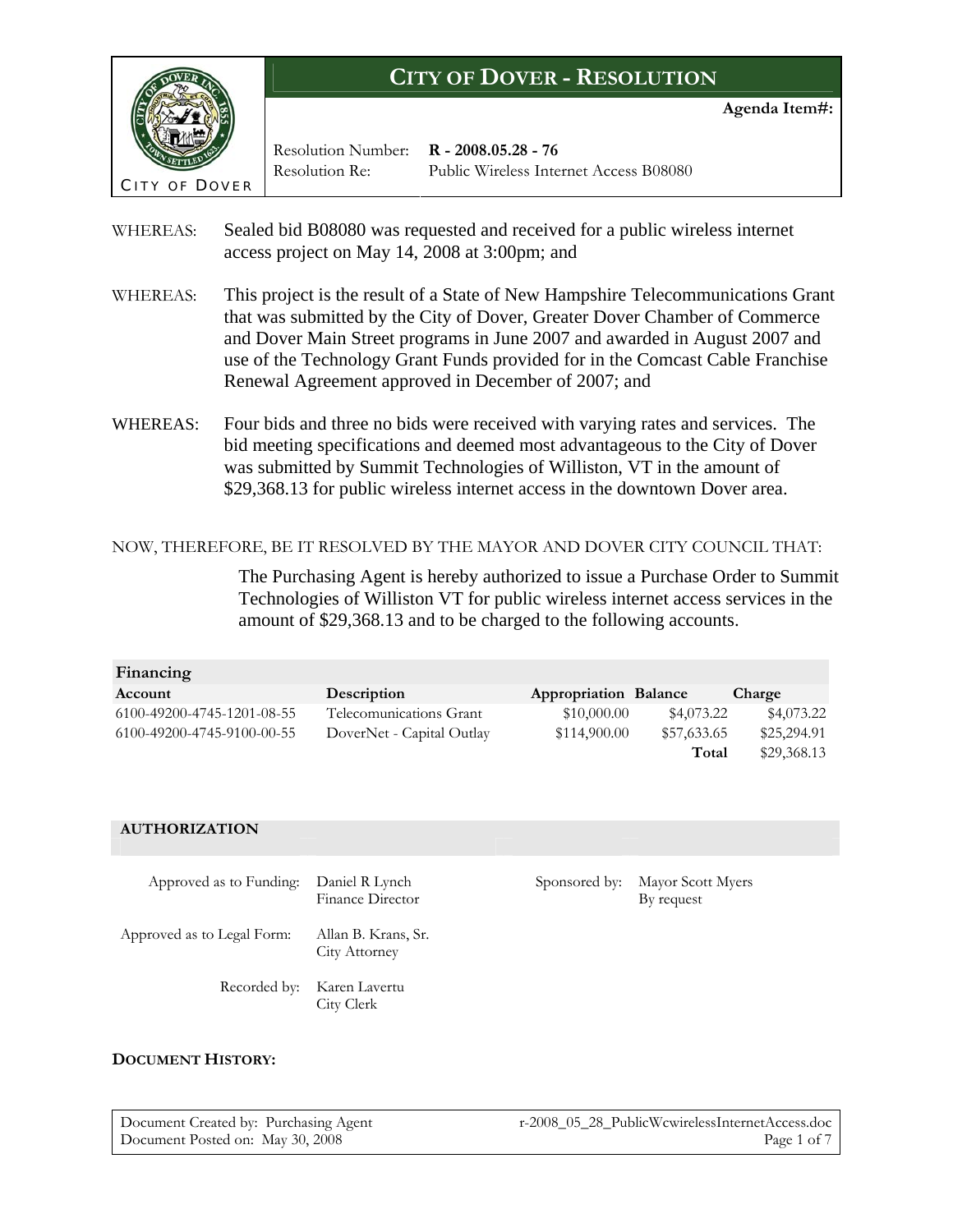

**Agenda Item#:**

Resolution Number: **R - 2008.05.28 - 76**

Resolution Re: Public Wireless Internet Access B08080

| First Reading Date: 2008.05.30 | Public Hearing Date:       |  |
|--------------------------------|----------------------------|--|
| Approved Date: 2008.05.30      | Effective Date: 2008.05.30 |  |

#### **DOCUMENT ACTIONS:**

| <b>VOTING RECORD</b>                        |               |            |  |  |
|---------------------------------------------|---------------|------------|--|--|
| Date of Vote:                               | YEAH          | <b>NAY</b> |  |  |
| Mayor Scott Myers                           | X             |            |  |  |
| Deputy Mayor*                               | n/a           | n/a        |  |  |
| Councilor Robert Keays, Ward 1              | <b>ABSENT</b> |            |  |  |
| Councilor Douglas DeDe, Ward 2              | X             |            |  |  |
| Councilor David Scott, Ward 3               |               | X          |  |  |
| Councilor Dean Trefethen, Ward 4            | Χ             |            |  |  |
| Councilor Catherine Cheney, Ward 5          | Χ             |            |  |  |
| Councilor Richard Callaghan, Ward 6         |               | X          |  |  |
| Councilor Steven McCusker, At Large         | X             |            |  |  |
| Councilor Karen Weston, At Large            | X             |            |  |  |
| <b>Total Votes:</b>                         |               |            |  |  |
| Resolution does<br>pass.                    |               |            |  |  |
| * Deputy Mayor not elected at time of vote. |               |            |  |  |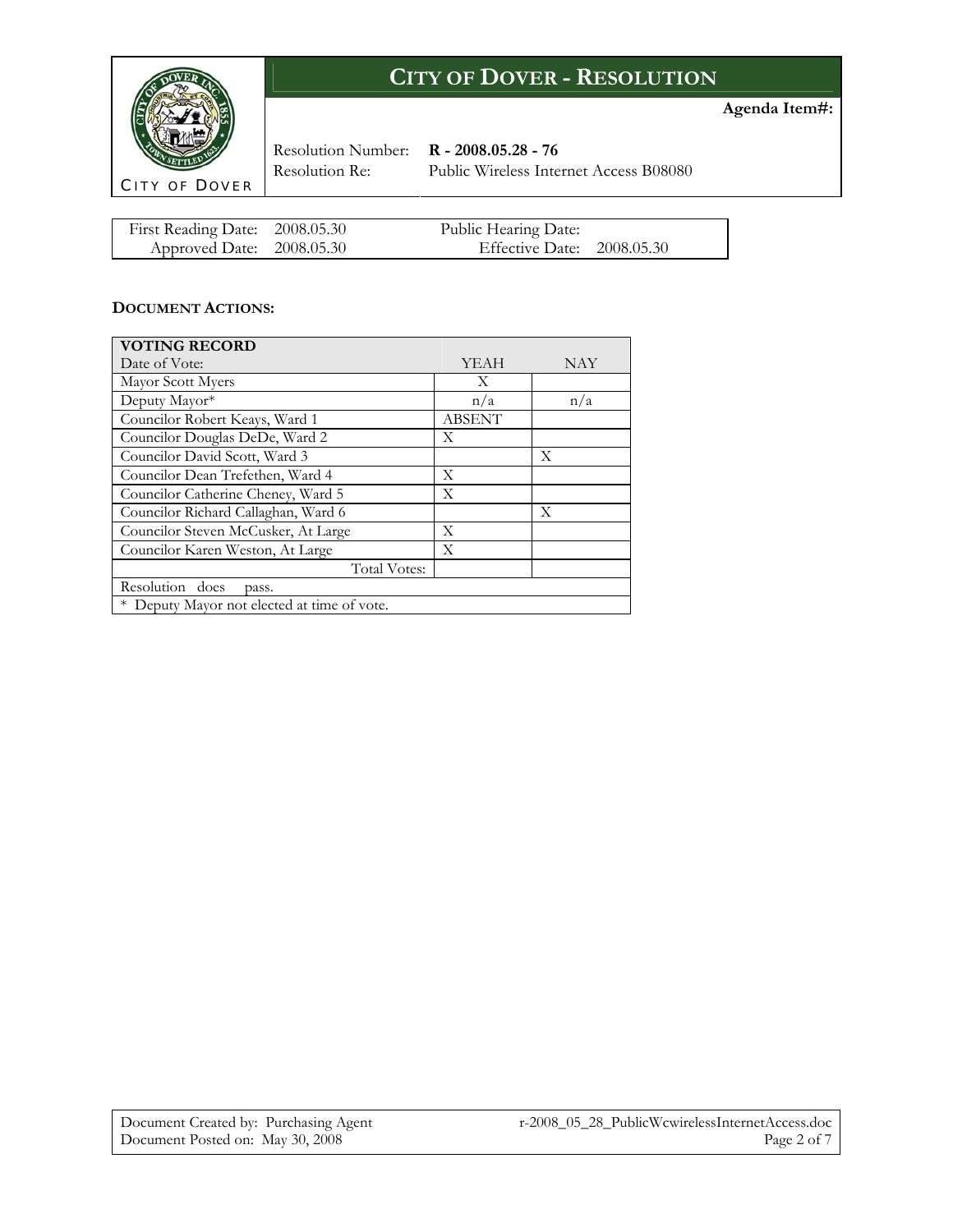

**Agenda Item#:**

Resolution Number: **R - 2008.05.28 - 76** Resolution Re: Public Wireless Internet Access B08080

#### **RESOLUTION BACKGROUND MATERIAL:**

Sealed bid B08080, for public wireless internet access was requested and received by the City of Dover on May  $14<sup>th</sup>$ , 2008 at 2:00pm. The bid meeting bid specifications and deemed most advantageous to the city was submitted by Summit Technologies Inc of Williston, VT in the amount of \$29,368.13.

Of the four bids received, RBAllen's proposal included budgetary pricing without indicating specific hardware selected for the solution or a topology of the solution itself and was ruled out.

Of the three remaining bids, Ayacht Technology Solutions offered a detailed proposal and three thoughtful technical solutions to the bid request. Ayacht's first solution meets bid specifications and utilizes current infrastructure, however as they mention in their quote, "We also realize that this solution contains several design flaws that are the result of the Comcast backhaul requirements." This is caused by the access points at the remote locations sending all traffic back to a central controller, thereby limiting average speed at each of the four access point locations to 2MB. This issue would compound itself if additional access points are added without upgrading core uplink.

As Ayacht Technology Solutions mentions in their quote regarding Options 2 and 3, "Our preferred solution would be this one or the last one if budget allows. If the City of Dover had an interest to invest in wireless mesh technology at this time, Options 2 and 3 would be considered.

The remaining two vendors, Summit Technologies and Connectivity Point/Systems Engineering both proposed Cisco wireless solutions. Of the two solutions, Summit Technologies technical solution is preferred. This solution leverages current backbone infrastructure and allows wireless users to more fully utilize bandwidth deployed at each location thereby removing bottleneck issues at the central management location. As stated in their proposal, "Summit Technologies is a Cisco Premier Certified Partner with a Cisco Wireless Specialization and was nominated and certified as a Cisco Advanced Technology Partner (ATP) in the Cisco 1500 Mesh Access Point in 2006." Summit Technologies has implemented wireless solutions for state and municipal offices (Vermont State House, Montpelier, VT), three Interstate rest areas in Vermont and metro areas (Montpelier, VT and Amherst, MA) among other wireless projects. This experience aligns itself with the Dover Public Wireless Internet Access initiative, contributing to the selection of this vendor.

Pertaining to the Telecommunications Grant fund, monies have already been set aside to fund installation of backbone services at the Transportation Center as well as purchase backbone services at four downtown and one centralized management location. These broadband services are funded by the Comcast technology grant of \$25,000, reference DoverNet revenue.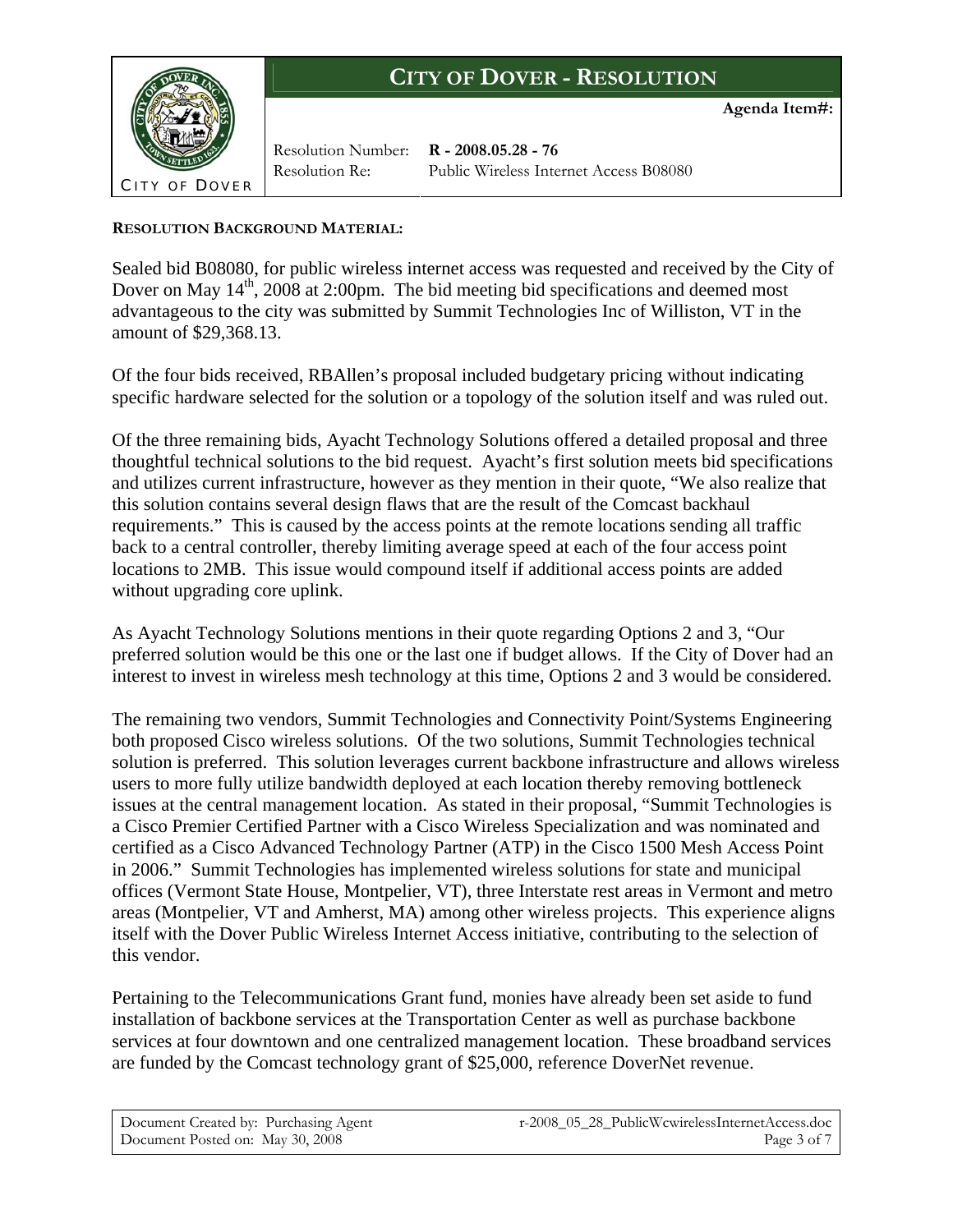

**Agenda Item#:**

Resolution Number: **R - 2008.05.28 - 76** Resolution Re: Public Wireless Internet Access B08080

Project partners participating in the application and implementation of this grant program to provide free public wireless access throughout the downtown area extending from the transportation center through to Henry Law Park include the Dover Main Street program, the Greater Dover Chamber of Commerce, Winsor Brook Property Advisors, Great Mills Management, Holy Rosary Regional Credit Union and Bamford Properties.

## **Award Information:**

A purchase orders will be issued to authorize this expenditure.

## **Purchasing Information:**

| Type:                   | Purchase order              | <b>Advertised:</b> | Yes                    |
|-------------------------|-----------------------------|--------------------|------------------------|
| <b>Invitations</b>      | 37                          | <b>Number of</b>   | 4 and 3 NB             |
| <b>Mailed:</b>          |                             | <b>Responses:</b>  |                        |
| <b>Warranty:</b>        | <b>Meets Specifications</b> | Terms:             | Net 30, FOB            |
| <b>Work Bonded:</b>     | no                          | <b>Contract:</b>   | yes                    |
| <b>Prices will hold</b> | Until completion            | <b>Estimated</b>   | As needed              |
| for:                    |                             | <b>Delivery:</b>   |                        |
| <b>Recommended</b>      | Summit Technologies         | <b>Fund:</b>       | <b>Grant/Dover Net</b> |
| Award to:               |                             |                    |                        |
| <b>Other Approvals</b>  | N <sub>o</sub>              | <b>References</b>  | Satisfactory           |
| <b>Required:</b>        |                             | <b>Checked:</b>    |                        |
| <b>Previously</b>       | N <sub>0</sub>              | <b>Reason for</b>  | Cost over              |
| <b>Worked for</b>       |                             | Council            | \$25,000               |
| City:                   |                             | Approval:          |                        |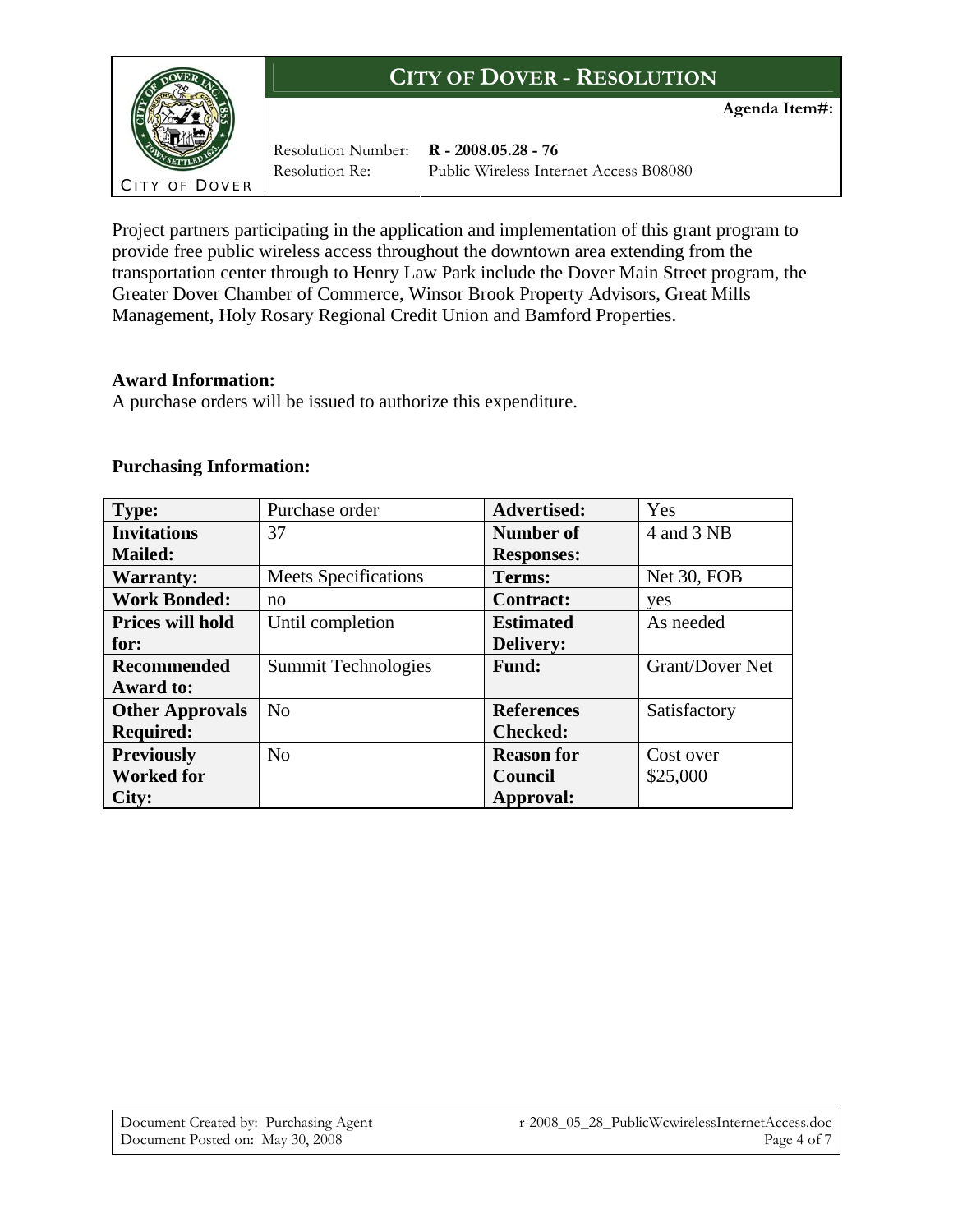

**Agenda Item#:**

Resolution Number: **R - 2008.05.28 - 76** Resolution Re: Public Wireless Internet Access B08080

## **Vendor List**

Longchamps Electric 700 Harvey Road Manchester, NH 03103

Howard Systems 10 Commerce Way Barrington, NH 03825

130 Ledge Road Seabrook, NH 03874

Co.

Dinsmore Communications

Elcon Communications & Supply

297 DW Highway, Unit 8 Merrimack, NH 03054

RTM Communications 9 Executive Park Drive Merrimack, NH 03054

Great Bay Communications 591 Middle Street Portsmouth, NH 03801

Hampton Technical Services 235 Towle Farm Road Hampton, NH 03842

Computer Cable Co. 150 Zachary Road Manchester, NH 03109

G4 Communications One Sundial Avenue Manchester, NH 03103

CTC Communications 160 South River Road Suite 101 Bedford, NH 03110

DaVinci Network Infrastructure 32A Grove Street East Rochester, NH 03868

Reliable Communications 178 Pleasant Hill Road Scarborough, ME 04074

Media Connex 3 Priscilla Lane Auburn, NH 03032

Nu Vision Technologies 1050 Perimeter Road Manchester, NH 03103

 Brian St. Laurent Hampton Technical Services [brian@hamptontechnical.com](mailto:brian@hamptontechnical.com) Ph: 603-231-1401

154 Rte 202 Barrington, NH 03825

Quality Interconnect Cabling

Cablenet System 1 Newbury Street Peabody, MA 01960

Twin State Voice Data Video 291 Rand Hill Road Morrisonville, NY 12962

Vilders Electric 40 Maple Street Dover, NH 03820

Cable Constructors Blue Ridge Drive Augusta, ME 04330

TCS Communications PO Box 5192 Salisbury, MA 01952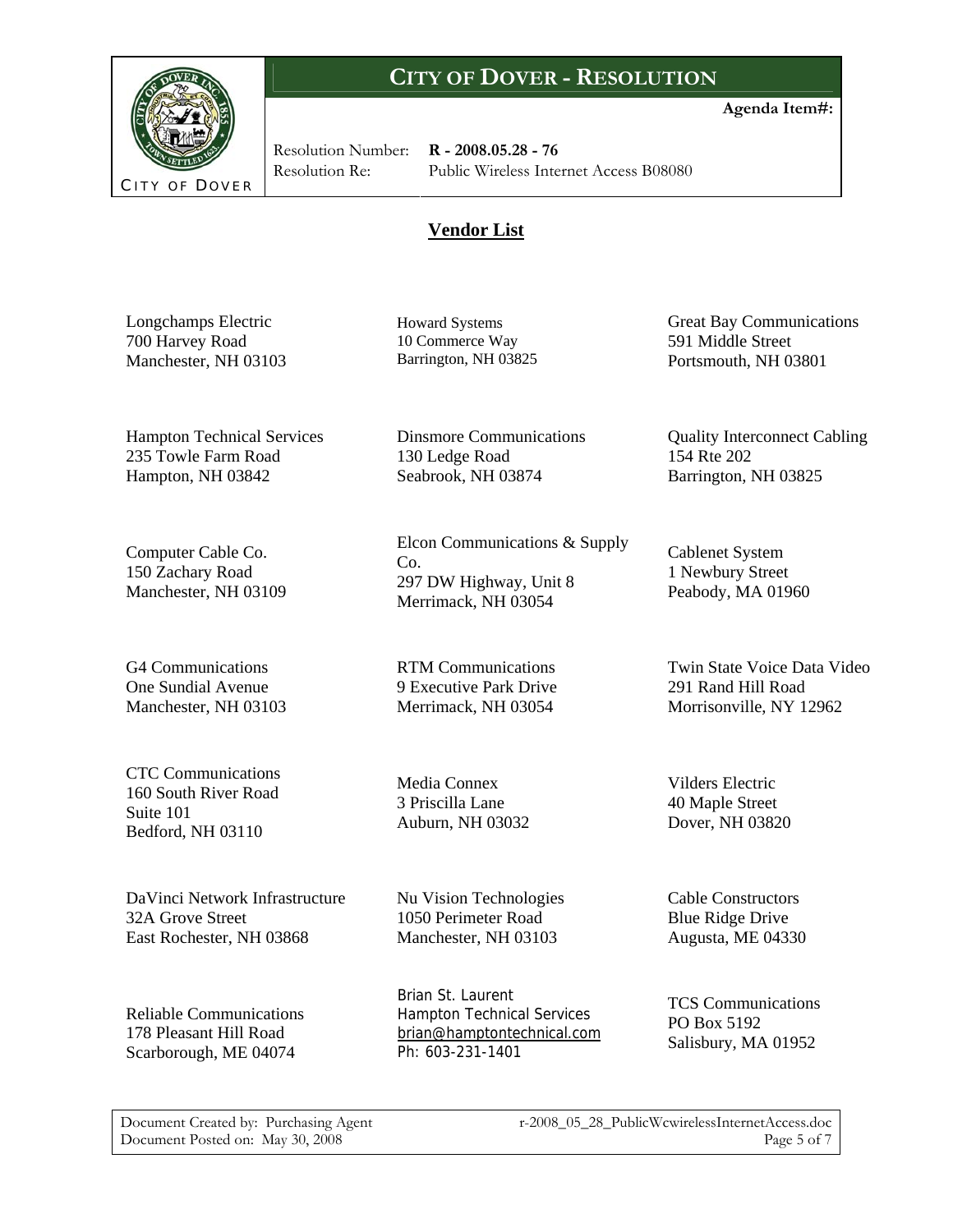

**Agenda Item#:**

Resolution Number: **R - 2008.05.28 - 76** Resolution Re: Public Wireless Internet Access B08080

Trellis Communications Corp. 592 Harvey Road Manchester, NH 03103-3320

Pinnacle Communications, LLC 47 Civic Street, Suite 100 Farmington, NH 03835

Concord, NH 03301 WC Colbath Electrical

Twin State VDV 128E Hall Street

**Contractors** 211 Crosby Road Dover, NH 03820

Gemini Electric 8 Priscilla Lane Auburn, NH 03032

Scarponi Electric, LLC 45 Allen Street, Unit 5 Rochester, NH 03867

Yates Electrical Services 88a Dover Road Durham, NH 03824

350 Rte 108 Somersworth, NH 03878

Diversified Electrical Services

Connectivity Point PO. Box 158 Newfields, NH 03856

Martineau Electrical 65 Industrial Park Drive Dover, NH 03820

Ewing Electric PO Box 370 Deerfield, NH 03037-0370

Interstate Electrical 15 Cote Lane Bedford, NH 03110

Aruba 1322 Crossman Ave Sunnyvale, CA 94089

Sideband Systems 30 Rantoul Street<br>Beverly, MA 01915

jtougas@bayring.com

Summit Tech 187 Commerce St. Williston, VT 05495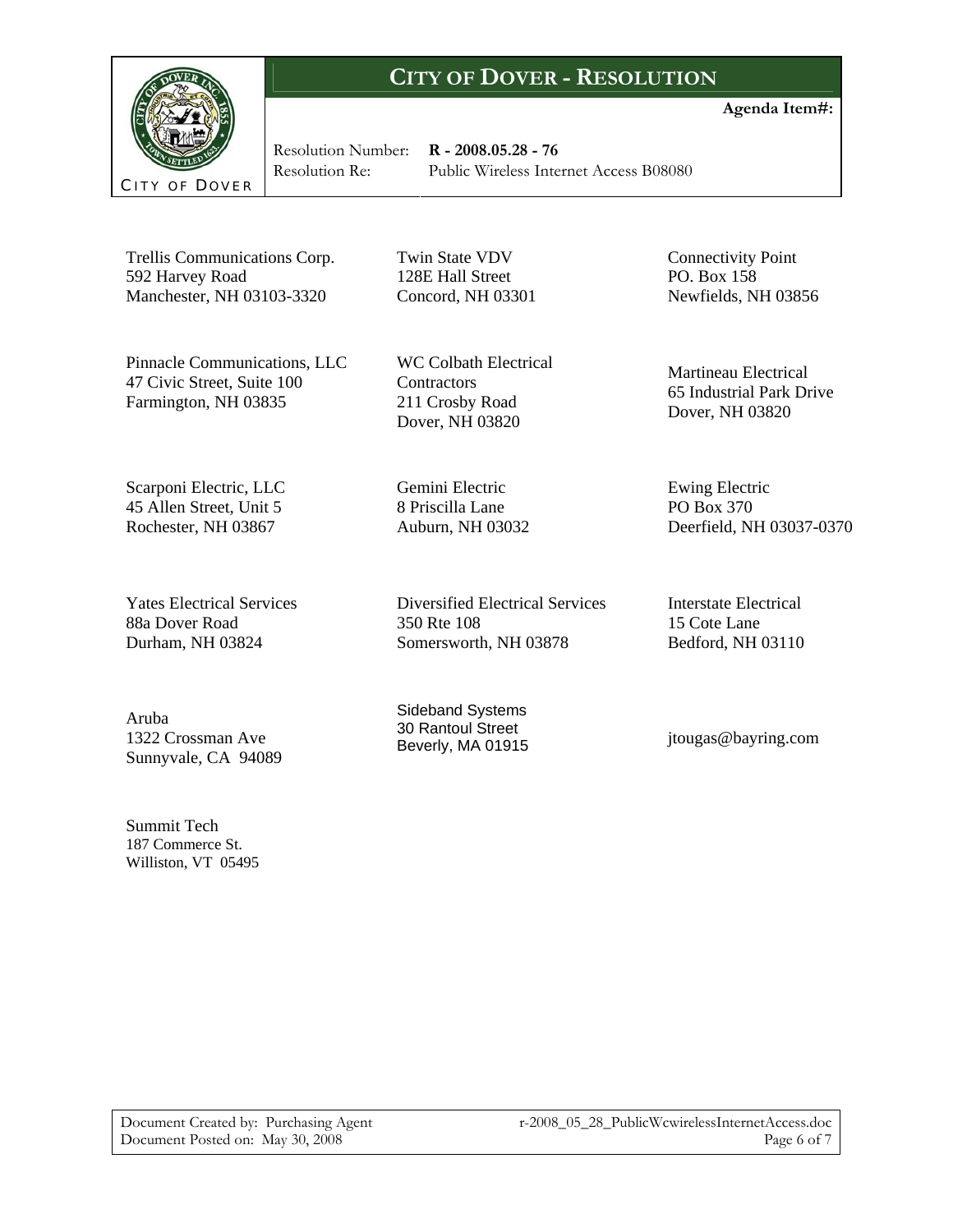

**Agenda Item#:**

Resolution Number: **R - 2008.05.28 - 76** Resolution Re: Public Wireless Internet Access B08080

## **Results B08080**

|                                    | <b>Fees</b>   | Alternate 1      | Alternate 2 |
|------------------------------------|---------------|------------------|-------------|
| <b>Vendor Name</b>                 |               |                  |             |
| <b>Ayacht Technology Solutions</b> | \$24,000.00   | \$56,500.00      | \$62,500.00 |
| PO Box 955                         |               |                  |             |
| Bolton Ma 01740                    |               |                  |             |
| RB Allan Co Inc                    | \$25,300.00   |                  |             |
| PO Box 770                         | (budgetary)   |                  |             |
| 131 Lafayette Rd                   |               |                  |             |
| No Hampton NH 03862                |               |                  |             |
| Summit Technologies                | \$29,368.13   |                  |             |
| 187 Commerce St                    |               |                  |             |
| Williston VT 05495                 |               |                  |             |
| <b>Connectivity Point</b>          | \$33,975 1 yr | $$41,725.003$ yr |             |
| 1Po Box 158                        |               |                  |             |
| Newfields NH 03856                 |               |                  |             |
| LongChamps Electrical              | NB            |                  |             |
| 700 Harvey Rd                      |               |                  |             |
| Manchester NH 03103                |               |                  |             |
| <b>Interstate Electrical</b>       | NB            |                  |             |
| 15 Cote Ln                         |               |                  |             |
| Bedford NH 03110                   |               |                  |             |
| <b>Sideband Systems</b>            | NB            |                  |             |
| 30 Rantoul St                      |               |                  |             |
| Beverly MA 01915                   |               |                  |             |